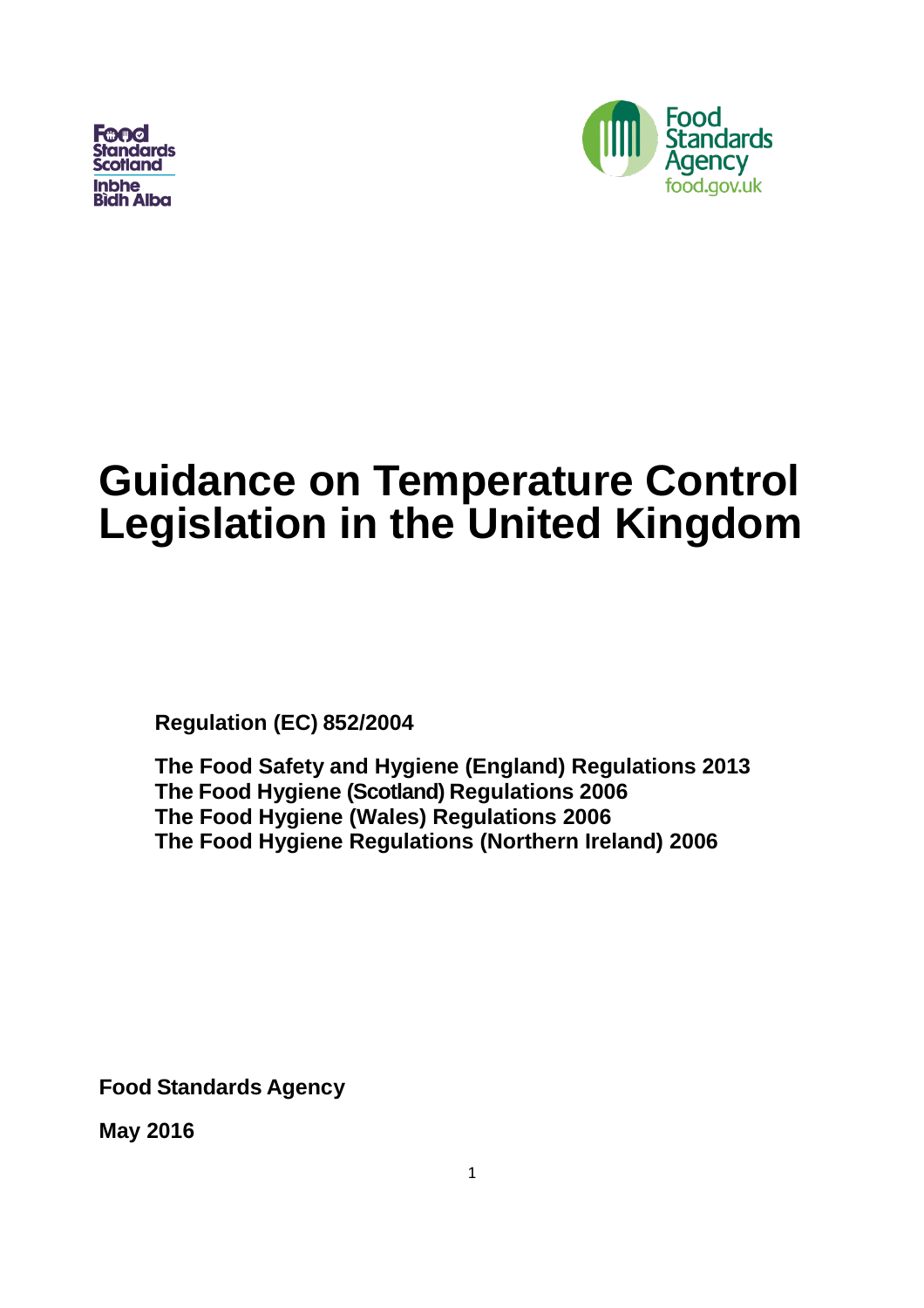If you require this information in an alternative format – such as audio, large print or Braille – please contact us:

TELEPHONE: 020 7276 8940<br>EMAIL: foodhygiene.po foodhygiene.policy@foodstandards.gsi.gov.uk

# **Summary**

| Intended audience  | - Catering and retailing food businesses<br>- Food businesses that are not approved<br>- Local authority officers.             |
|--------------------|--------------------------------------------------------------------------------------------------------------------------------|
| Regional coverage  | <b>UK</b>                                                                                                                      |
| Purpose            | To provide an explanation of the temperature<br>control requirements for food, how they apply<br>and the foodstuffs concerned. |
| Legal status       | This guidance accompanies the regulations.                                                                                     |
| Key words          | - Food hygiene<br>- Food temperature controls                                                                                  |
| <b>Review date</b> | <b>June 2018</b>                                                                                                               |

# **Revision history**

|                | <b>Revision date</b> | <b>Purpose of revision</b>                                                                                                                                                                                                                                                                       | <b>Revised by</b>                    |
|----------------|----------------------|--------------------------------------------------------------------------------------------------------------------------------------------------------------------------------------------------------------------------------------------------------------------------------------------------|--------------------------------------|
|                | <b>July 2006</b>     | Pre consultation                                                                                                                                                                                                                                                                                 | <b>Simon Petty</b>                   |
| $\overline{2}$ | September<br>2007    | Post consultation                                                                                                                                                                                                                                                                                | <b>Simon Petty</b>                   |
| 3              | May 2016             | Routine updates and corrections<br>reflecting:<br>changes to national legislation in<br>England in 2013;<br>the establishment of Food<br><b>Standards Scotland:</b><br>changes to the EU labelling<br>$\overline{\phantom{a}}$<br>regulations and<br>changes to other relevant public<br>bodies. | David Gray and<br>Solomon<br>Okoruwa |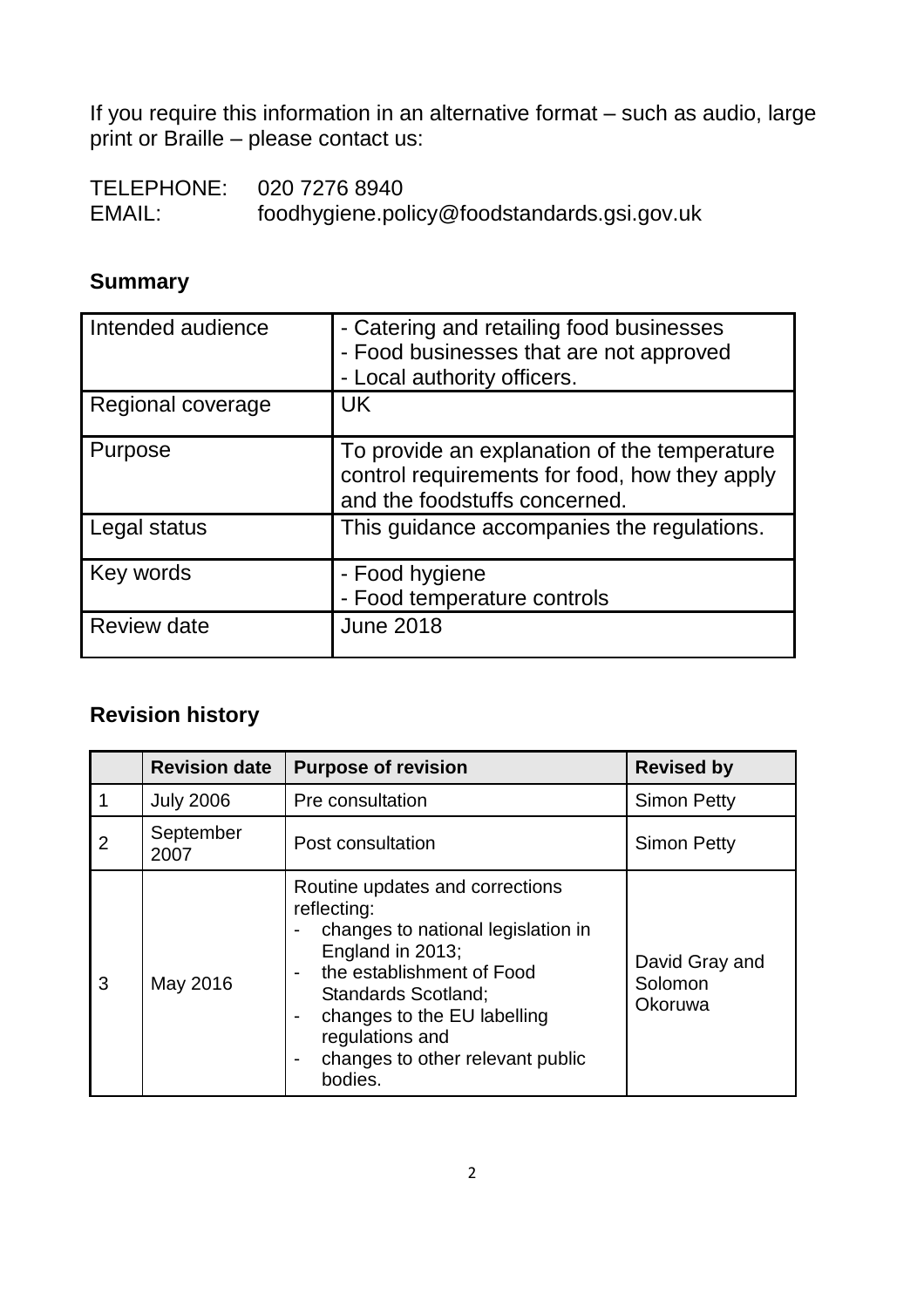# **Contents**

| Section                                                                                                                                                                                                                         | Paragraphs                               |  |
|---------------------------------------------------------------------------------------------------------------------------------------------------------------------------------------------------------------------------------|------------------------------------------|--|
| <b>Introduction</b>                                                                                                                                                                                                             | $1 - 8$                                  |  |
| <b>Foods Subject to Temperature Control</b>                                                                                                                                                                                     |                                          |  |
| <b>The General Requirement</b>                                                                                                                                                                                                  |                                          |  |
| <b>Cooling of Food</b>                                                                                                                                                                                                          |                                          |  |
| <b>HACCP</b>                                                                                                                                                                                                                    |                                          |  |
| <b>Product Specific Food Hygiene Regulations</b>                                                                                                                                                                                |                                          |  |
| <b>National Requirements</b>                                                                                                                                                                                                    |                                          |  |
| <b>Chill Holding</b>                                                                                                                                                                                                            |                                          |  |
| England, Wales & Northern Ireland<br><b>Chill Holding Requirements</b><br><b>Exemptions from Chill Holding Requirements</b><br>Upward Variation from the 8°C Maximum Chill Temperature<br><b>Chill Holding Tolerance Period</b> | $27 - 31$<br>32-34<br>$35 - 41$<br>42-49 |  |
| Scotland<br><b>Chill Holding Requirements</b><br><b>Exemptions from Chill Holding Requirements</b>                                                                                                                              | 50-52<br>53                              |  |
| <b>Hot Holding</b>                                                                                                                                                                                                              |                                          |  |
| England, Wales & Northern Ireland<br><b>Hot Holding Requirements</b><br>Downward Variation from the 63°C Minimum Hot Holding Temperature<br><b>Hot Holding Tolerance Period</b>                                                 | 54-55<br>56<br>57-59                     |  |
| Scotland<br><b>Hot Holding Requirements</b><br><b>Exemptions from Hot Holding Requirements</b><br><b>Reheating of Foods</b>                                                                                                     | 60<br>61<br>62-66                        |  |
| Scientific Assessment Supporting a Recommended Temperature Variation 67-80                                                                                                                                                      |                                          |  |
| <b>Further Information</b>                                                                                                                                                                                                      |                                          |  |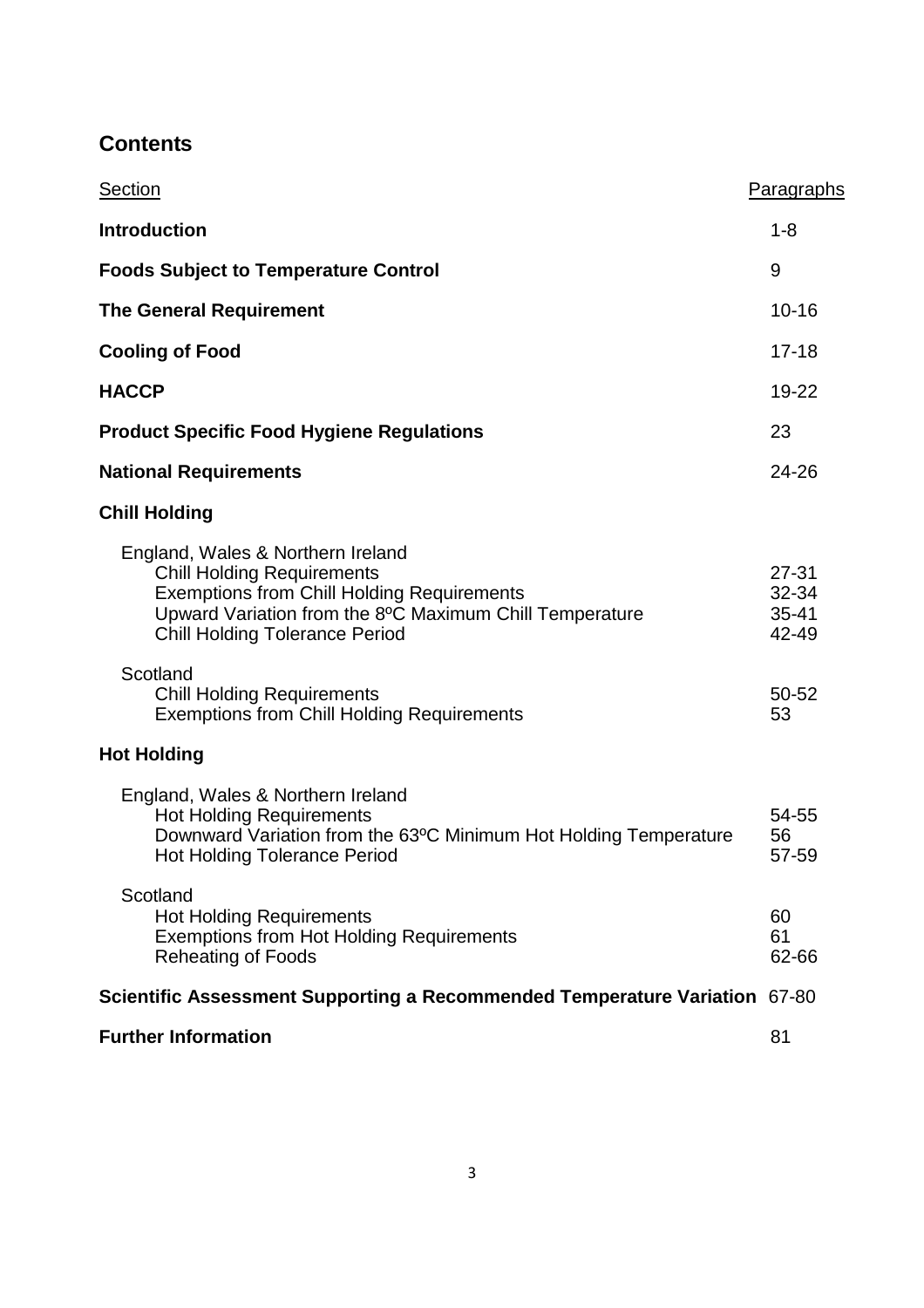# <span id="page-3-0"></span>**Introduction**

- 1. This document gives guidance on the temperature control requirements found in the following hygiene legislation:
	- **•** Regulation (EC) 852/2004 1
	- **•** The Food Safety and Hygiene (England) Regulations 2013
	- **•** The Food Hygiene Regulations 2006 in Scotland, Wales and Northern Ireland $^2$  $^2$
- 2. This guidance does not cover the specific temperature control requirements contained within Regulation (EC) 85[3](#page-3-2)/2004<sup>3</sup>, Regulation (EC) 2073/2005<sup>4</sup> and any further product-specific requirements, such as poultrymeat marketing standards regulations. Further information can be found at paragraph 23 or on the Foods Standards Agency's (FSA) web site at www.food.gov.uk.
- 3. It is intended that this guidance will help to explain, both for food business operators and enforcement authorities, the food temperature control requirements of the above legislation in the UK. This guidance contains advice on the types of foods that are required to be held under temperature control. It also gives guidance on the permitted flexibility within the temperature control requirements.
- 4. While it is intended to be helpful, this guidance does not provide an authoritative interpretation of the law and is no substitute for an understanding of the legal requirements. Any examples given are illustrative and not comprehensive.
- 5. This guidance is intended to complement best practices in the food industry, which might involve, for example, keeping foods at chill temperatures below the legal maximum and thereby providing additional assurances of food safety. Best practice will vary according to the product concerned.
- 6. The temperature control requirements should be understood in the general context of the food safety management procedures based on the principles of Hazard Analysis and Critical Control Points (HACCP) requirement contained in Article 5 of Regulation (EC) 852/2004.
- 7. Advice on the approach to enforcement of the temperature control requirements of food hygiene legislation is to be found in the Food Law Codes of Practice and

<sup>&</sup>lt;sup>1</sup> [Regulation \(EC\) No 852/2004 on the hygiene of foodstuffs](http://www.food.gov.uk/multimedia/pdfs/hiojregulation.pdf)

<span id="page-3-1"></span><sup>&</sup>lt;sup>2</sup> Separate legislation applies across the four countries of the UK: The Food Safety and Hygiene [\(England\) Regulations 2013;](http://www.legislation.gov.uk/uksi/2013/2996/made/data.pdf) The Food Hygiene (Scotland) [Regulations](http://www.opsi.gov.uk/legislation/scotland/ssi2006/ssi_20060003_en.pdf) 2006 (SSI 2006/3); The [Food](http://www.opsi.gov.uk/legislation/wales/wsi2006/wsi_20060031_mi.pdf) Hygiene (Wales) [Regulations](http://www.opsi.gov.uk/legislation/wales/wsi2006/wsi_20060031_mi.pdf) 2006 (SI 2006/31 (W.5)); and; [The Food Hygiene Regulations \(Northern](http://www.opsi.gov.uk/sr/sr2006/nisr_20060003_en.pdf) [Ireland\)](http://www.opsi.gov.uk/sr/sr2006/nisr_20060003_en.pdf) 2006 (SR 2006 No 3)

<span id="page-3-2"></span>[Regulation](http://www.food.gov.uk/multimedia/pdfs/h2ojregulation.pdf) (EC) No 853/2004 laying down specific hygiene rules for food of animal origin

[Regulation \(EC\) No 2073/2005 on](http://www.food.gov.uk/multimedia/pdfs/microbiolcriteria.pdf) microbiological criteria for foodstuffs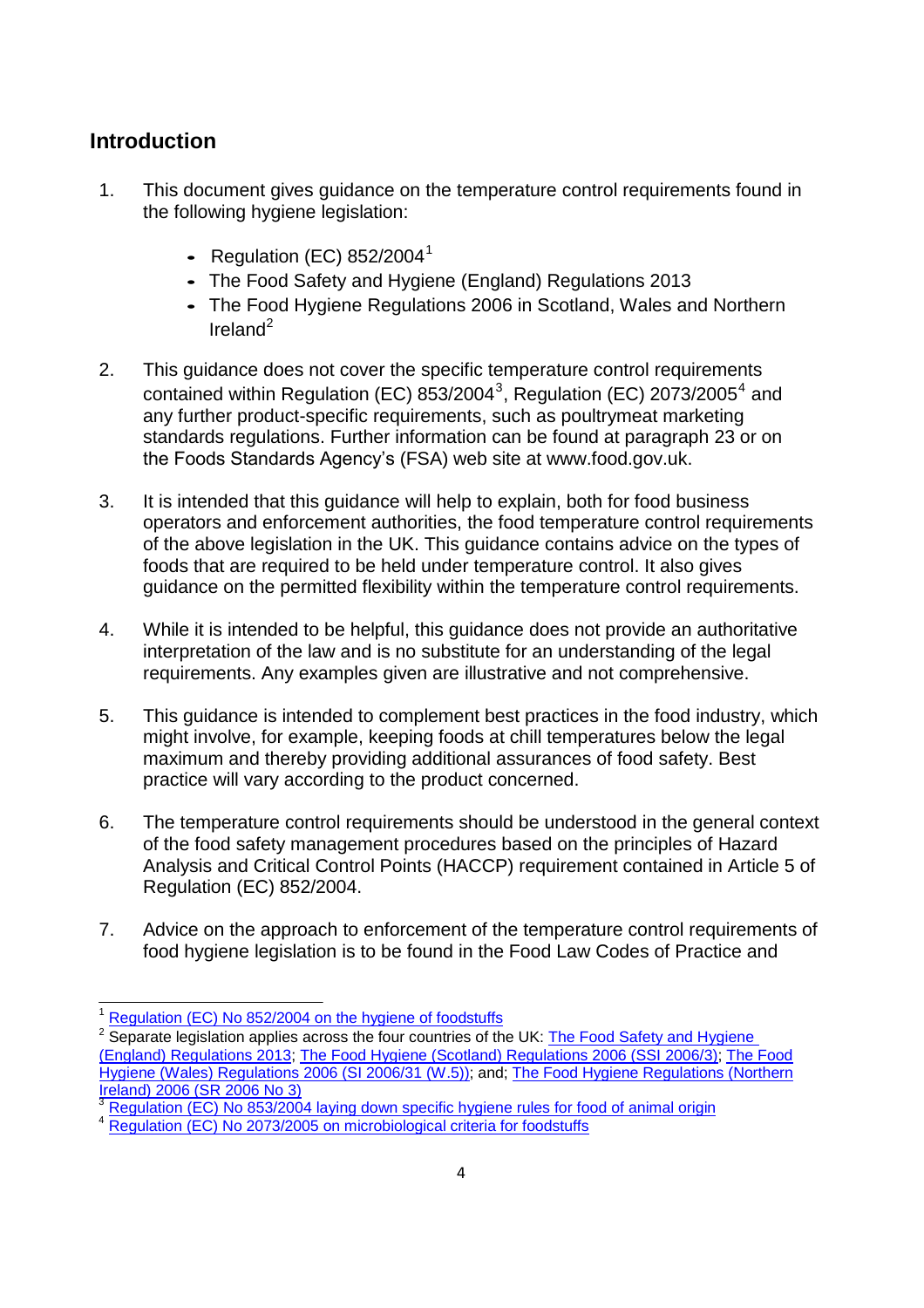accompanying Practice Guidance issued to enforcement authorities by the FSA.

8. Further guidance on compliance with temperature control legislation, as well as good practice can be found in recognised *National Guides to Good Practice for Hygiene and for the Application of HACCP Principles* as well as European Community Guide equivalents. These Guides are recognised by the FSA and the European Commission respectively and have a special status under EU law<sup>[5](#page-4-0)</sup> whereby enforcers are required to consider them when assessing compliance with hygiene legislation.

<span id="page-4-0"></span><sup>&</sup>lt;sup>5</sup> Article 10(2)(d) of <u>Regulation (EC) No 882/2004 on official [controls performed](http://europa.eu.int/eur-lex/pri/en/oj/dat/2004/l_165/l_16520040430en00010141.pdf) to ensure the verification</u> [of compliance with feed and food law, animal health](http://europa.eu.int/eur-lex/pri/en/oj/dat/2004/l_165/l_16520040430en00010141.pdf) and animal welfare rules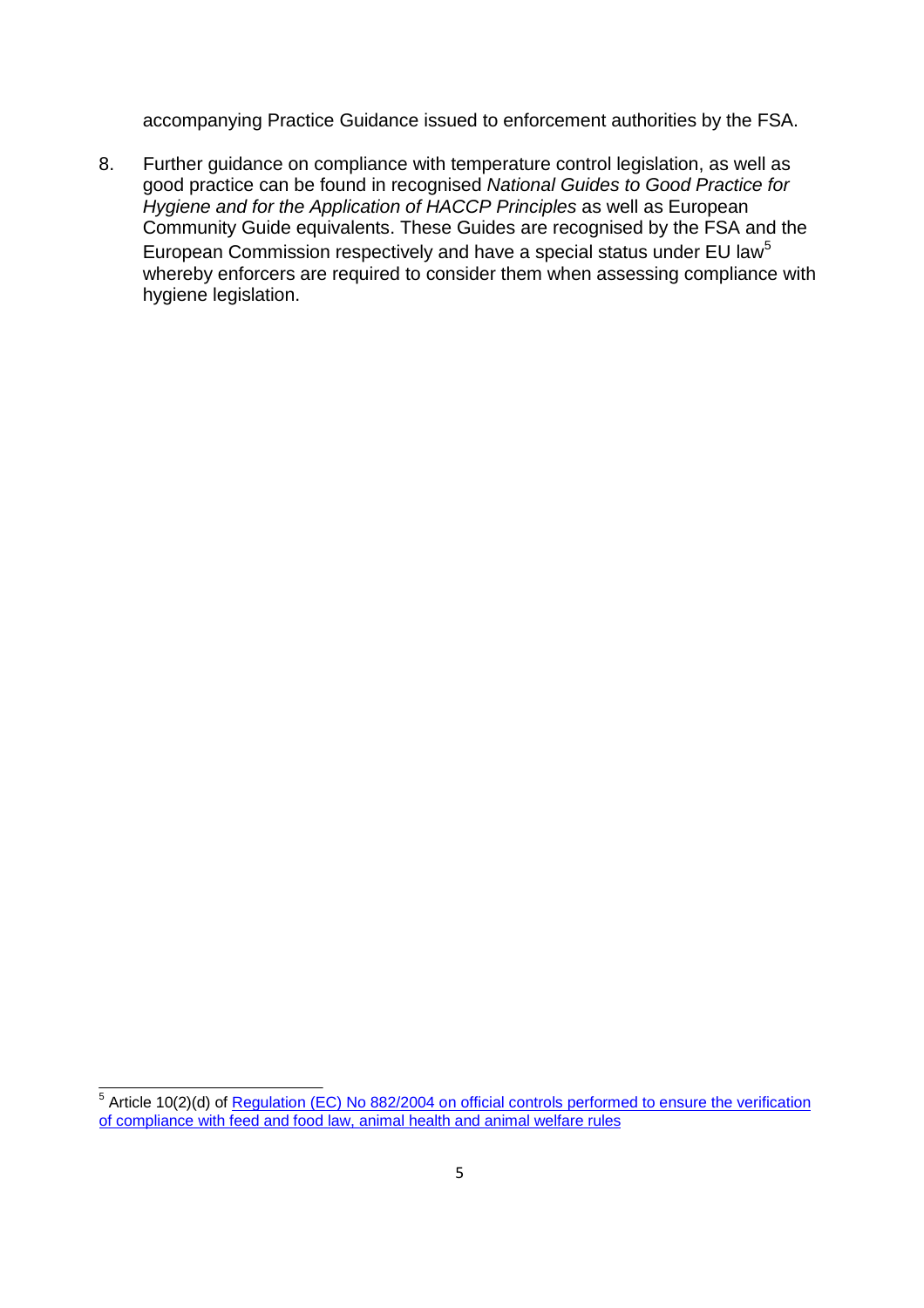# <span id="page-5-0"></span>**Foods Subject to Temperature Control**

9. This paragraph gives some examples of various food types that under normal conditions of storage and use and in the absence of adequate preserving factors should be kept under temperature control (both chill and hot holding) so as not to result in a risk to health. These examples are for general guidance only. There are certain exemptions from the national temperature control regulations, see paragraphs 32-34 for those that apply in England, Wales and Northern Ireland and paragraph 53 for those in Scotland.

#### **a. Dairy products**

i. Soft or semi-hard cheeses ripened by moulds and/or bacteria.

The important safety factors for cheese relate primarily to its acidity and water activity. Temperature controls do not apply during the ripening process. However, it is important that once cheese has ripened it is placed under chill holding. During the ripening process, acidity declines until a point is reached where growth of pathogens will no longer be inhibited.

ii. Dairy-based desserts (including milk substitutes), including fromage frais, mousses, crème caramel and products containing whipped cream.

Where the pH of these products (e.g. yoghurt with a pH below 4.5) would prevent the growth of pathogenic micro-organisms or the formation of toxins, or other effective preservative mechanisms (e.g. pasteurisation) are present, the food would not need to be subject to temperature control.

#### **b. Cooked products**

There will be a need for temperature control of foods comprising or containing cooked products such as meat, fish, eggs (or substitutes for meat, fish, or eggs), milk, soft cheese, cereals (including rice), pulses and vegetables (whether or not they are intended to be eaten without further reheating).

The requirement will include ready-to-eat products such as sandwiches containing fillings, toppings, etc. prepared with these foods.

#### **c. Smoked or cured fish which is not ambient shelf-stable**

Whilst curing and smoking will inhibit the growth of organisms, the process in itself will not make the fish ambient stable. There is therefore a need for temperature control whether the fish is whole or sliced, in the absence of other preservative factors such as canning. In the case of untreated fish, which is not kept frozen or refrigerated, spoilage organisms (which are obviously detectable through appearance or smell) would likely render the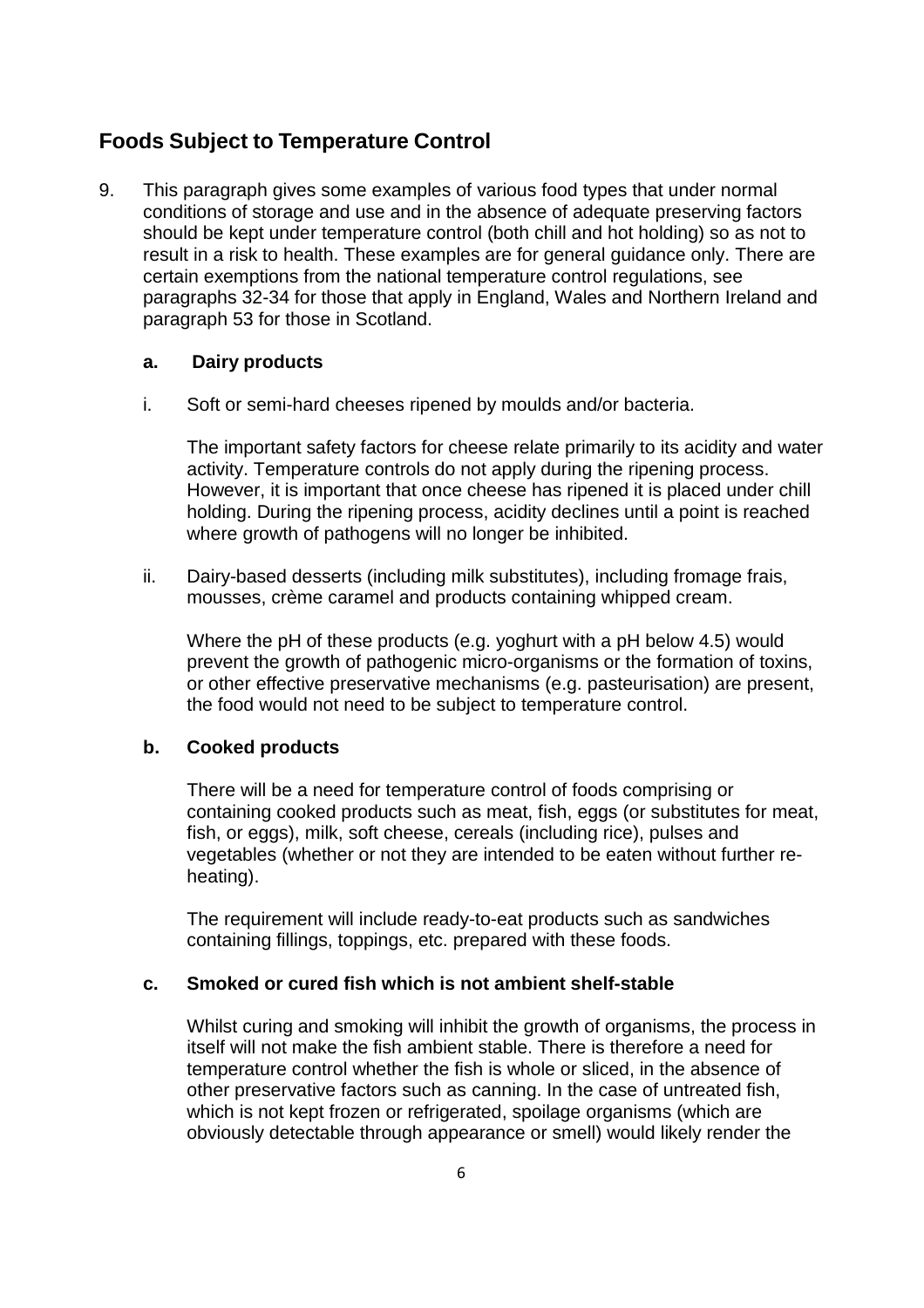product unfit for consumption before it became unsafe so temperature control would not always be required for safety reasons.

#### **d. Smoked or cured ready-to-eat meat which is not ambient shelf-stable**

Examples may include *sliced* cured cooked meats such as hams, some salamis and other fermented sausages, depending on the method of curing. The method of curing, especially if it does not achieve a low water activity, may mean that foods could not be safely kept at ambient temperatures under defined conditions and within their shelf life.

#### **e. Prepared ready-to-eat foods**

Including *prepared* vegetables, or salads containing other products (such as coleslaw), vegetable salads containing fruit and prepared products such as mayonnaise once opened.

#### **f. Uncooked or partly cooked pastry and dough products**

Examples include products such as pizzas, sausage rolls, or fresh pasta. These products often contain pre-cooked meat, fish or vegetables (or substitutes for meat or fish) mixed or prepared with raw materials. The subsequent cooking process may be insufficient in some cases to ensure food safety, so temperature control will be necessary. Fresh pasta should normally be temperature controlled, whether or not it contains meat, fish or vegetables.

## <span id="page-6-0"></span>**The General Requirement**

10. Regulation (EC) 852/2004 contains a general requirement for temperature control, as set out in Annex II, Chapter IX, 5

> *Raw materials, ingredients, intermediate products and finished products likely to support the reproduction of pathogenic micro-organisms or the formation of toxins are not to be kept at temperatures that might result in a risk to health. The cold chain is not to be interrupted. However, limited periods outside temperature control are permitted, to accommodate the practicalities of handling during preparation, transport, storage, display and service of food, provided that it does not result in a risk to health...*

11. The general requirement applies to both chill and hot holding. Examples of the types of foods that the requirement applies to can be found in paragraph 9. Food business operators handling specific products of animal origin covered by Regulation (EC) 853/2004 (see paragraph 23) must also comply with this general requirement. Compliance with the temperature control requirements of Regulation (EC) 853/2004 may ensure compliance with this general requirement. Compliance with the product specific temperature requirements may require foods to be kept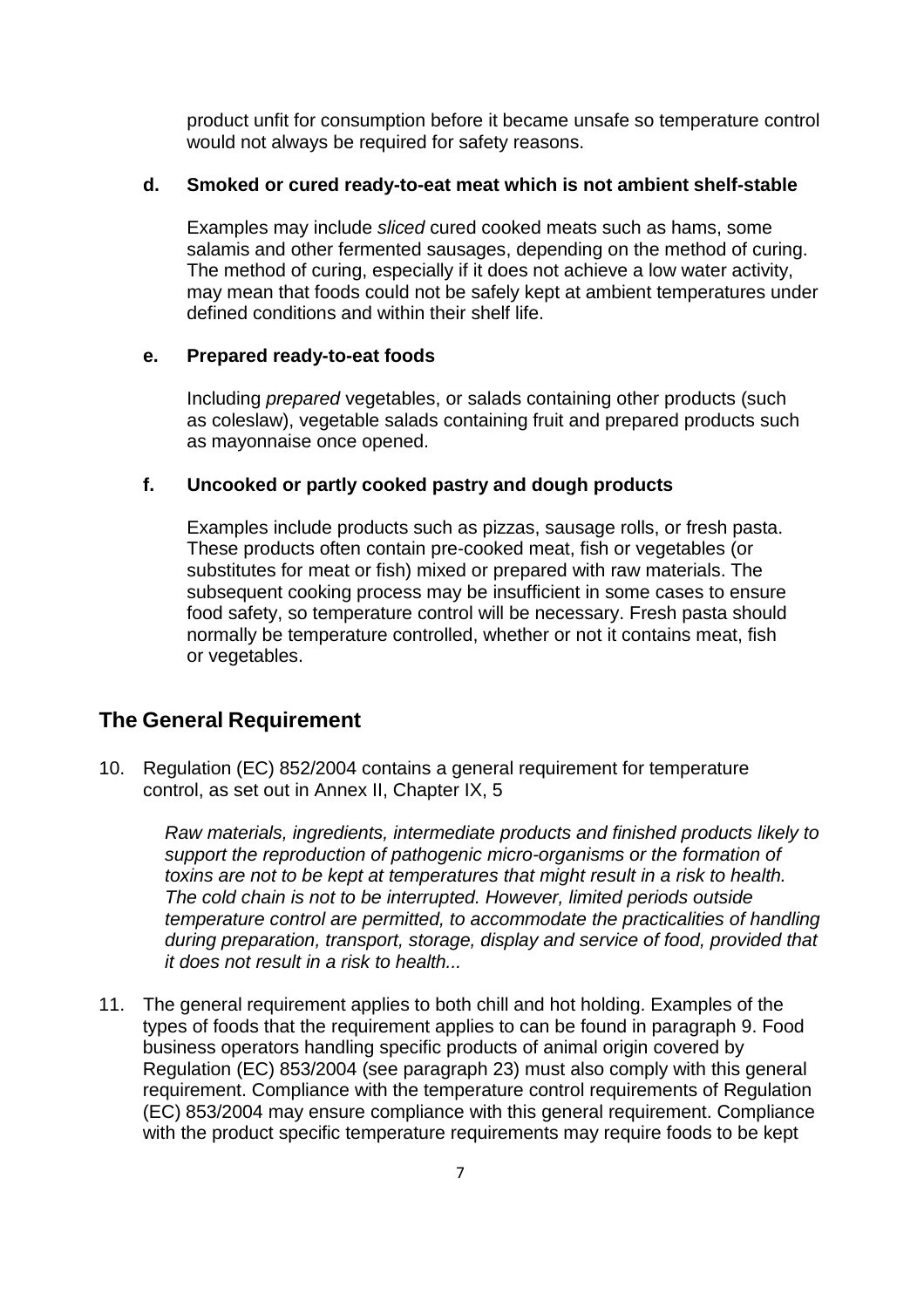at a temperature below that specified in the national requirements and may require temperature control of foods to which the general requirement does not apply (see paragraphs 24 to 26).

- 12. The temperature of a food may "result in a risk to health" where temperature control is critical to the safety of food. For example, chill holding will not be a requirement where perishable food has been subject to a process that makes is safe to hold at ambient temperatures, e.g. types of canning. Nor will it be a requirement where raw food will be cooked at a later stage to ensure it is fit for human consumption. An exception will be where it is necessary to comply with product specific hygiene regulations that set out specific temperatures at various stages of the food chain, e.g. for some raw meat.
- 13. It is an offence for a food business operator to contravene the general requirement (see paragraphs 10-16). In most circumstances, food business operators complying with the more specific national requirements (see paragraph 24-26) will also be complying with the general requirements. However, it is possible to breach the general requirement even where the food is kept within chill holding, but only when a maximum lower temperature is critical to food safety. In this case, it would be necessary for an enforcement authority to prove a risk to health for any food alleged to be in breach. This may be demonstrated, for example, by scientific evidence. Observance of temperature recommendations within any special storage conditions on food labels is not automatically mandatory where these relate to food quality rather than food safety. However, if the quality were to deteriorate, there may be an offence committed under Article 14(5) of Regulation  $(EC)$  178/2002<sup>6</sup>, which prohibits the sale of food unfit for human consumption.
- 14. When considering the permitted limited periods food may be held outside temperature control, it is necessary to take account of the specific national requirements for England, Wales and Northern Ireland that set out times and conditions for this, as described in paragraphs 42-49 and 57-59. No such periods are specified in the Scottish schedule.
- 15. The general requirement should be taken into account by food manufacturers when specifying storage temperatures and shelf lives for products to be kept at chilled temperatures. For longer shelf life foods, the practical difficulties of ensuring that the cold chain is not interrupted may mean that it is undesirable to rely on a recommended temperature as the *only* controlling factor for food safety.
- 16. Other food business operators storing products under temperature control should also consider the general requirement. There will be some foods where the general requirement might require them to be stored at temperatures lower than in the national requirements for safety reasons, taking account of the allocated shelf life.

Regulation (EC) No 178/2002 laying down the general [principles and requirements of food law,](http://europa.eu.int/eur-lex/pri/en/oj/dat/2002/l_031/l_03120020201en00010024.pdf) establishing the European Food Safety Authority and [laying down procedures in](http://europa.eu.int/eur-lex/pri/en/oj/dat/2002/l_031/l_03120020201en00010024.pdf) matters of food safety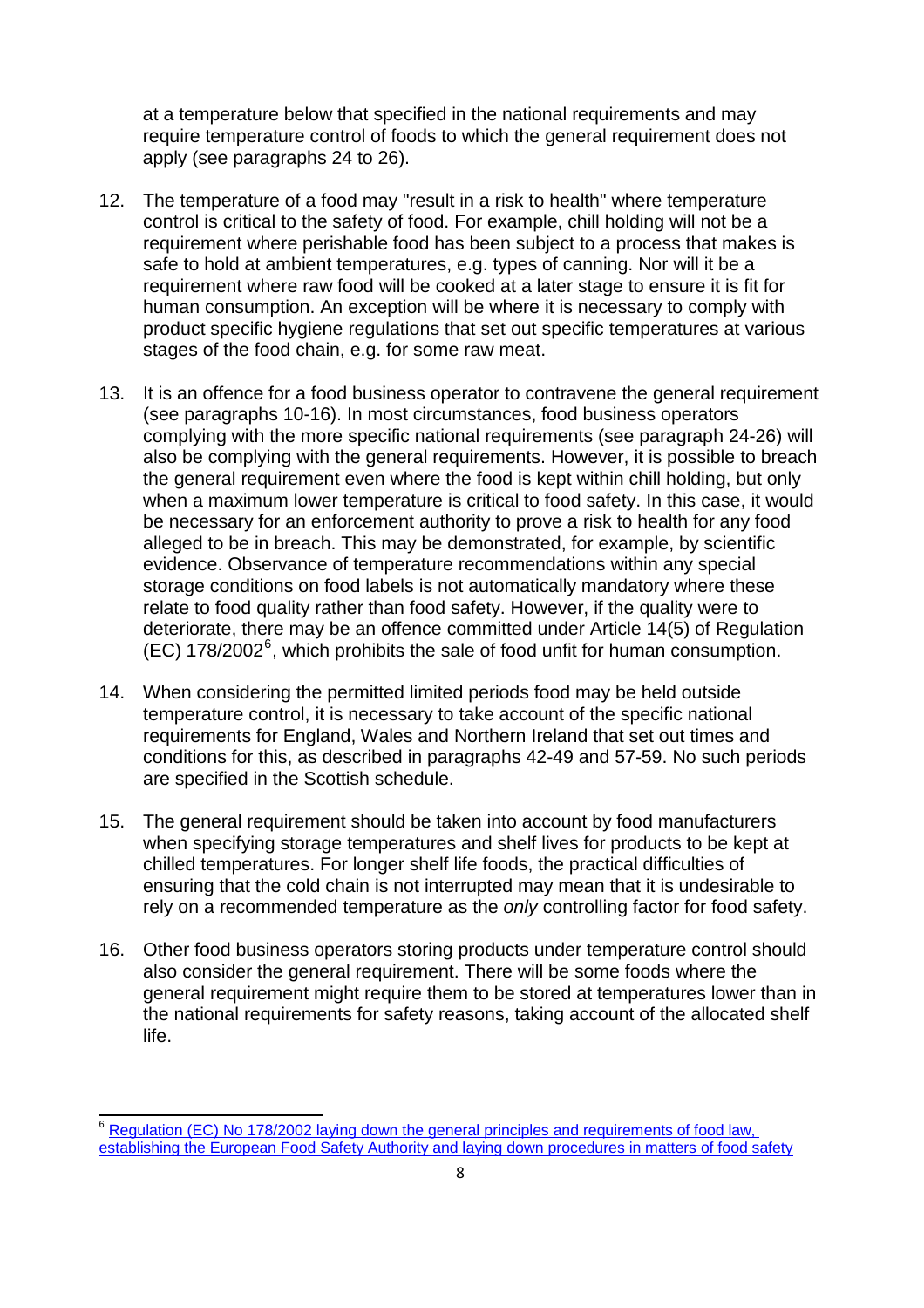# <span id="page-8-0"></span>**Cooling of Food**

17. Regulation (EC) 852/2004 contains a requirement for the cooling of foodstuffs. Annex II, Chapter IX, 6 states

*Where foodstuffs are to be held or served at chilled temperatures they are to be cooled as quickly as possible following the heat-processing stage, or final preparation stage if no heat process is applied, to a temperature, which does not result in a risk to health.*

18. The cooling period for any food would not be regarded as unacceptable merely because other equipment, not present at the business, could have cooled the food quicker. The time taken to achieve cooling must be consistent with food safety. Cooling will always be a step that is critical to food safety.

# <span id="page-8-1"></span>**HACCP**

- 19. Article 5 of Regulation (EC) 852/2004 requires food business operators to maintain procedures based on HACCP principles. This is so that food safety hazards are identified and monitored and to ensure that controls are in place to eliminate or minimise risks to consumers.
- 20. There is flexibility in the Regulation, supported by guidance from the Commission, on compliance with the requirement for procedures based on HACCP principles. The FSA has developed guidance for businesses; Safer food better business (SFBB) in England and Wales; CookSafe in Scotland; and Safe Catering in Northern Ireland that makes use of this flexibility and in some cases includes limited temperature monitoring and recording, so as not to place undue burdens on smaller businesses.
- 21. HACCP based procedures have an important role to play in helping to ensure that food is produced safely. Chill holding in particular is very often critical to food safety. This means businesses should understand which foods need to be held under temperature control and be aware of the relationship between temperature and the shelf life of food. Temperature monitoring and logging may be helpful as part of food safety management procedures. A need for monitoring and record keeping (commensurate with the nature and size of the business) is indicated by Article 5.
- 22. It is also important to remember that changes in food processing practices, such as decreasing the use of preservatives such as salt, may mean that some products may no longer be safe when kept at ambient temperatures.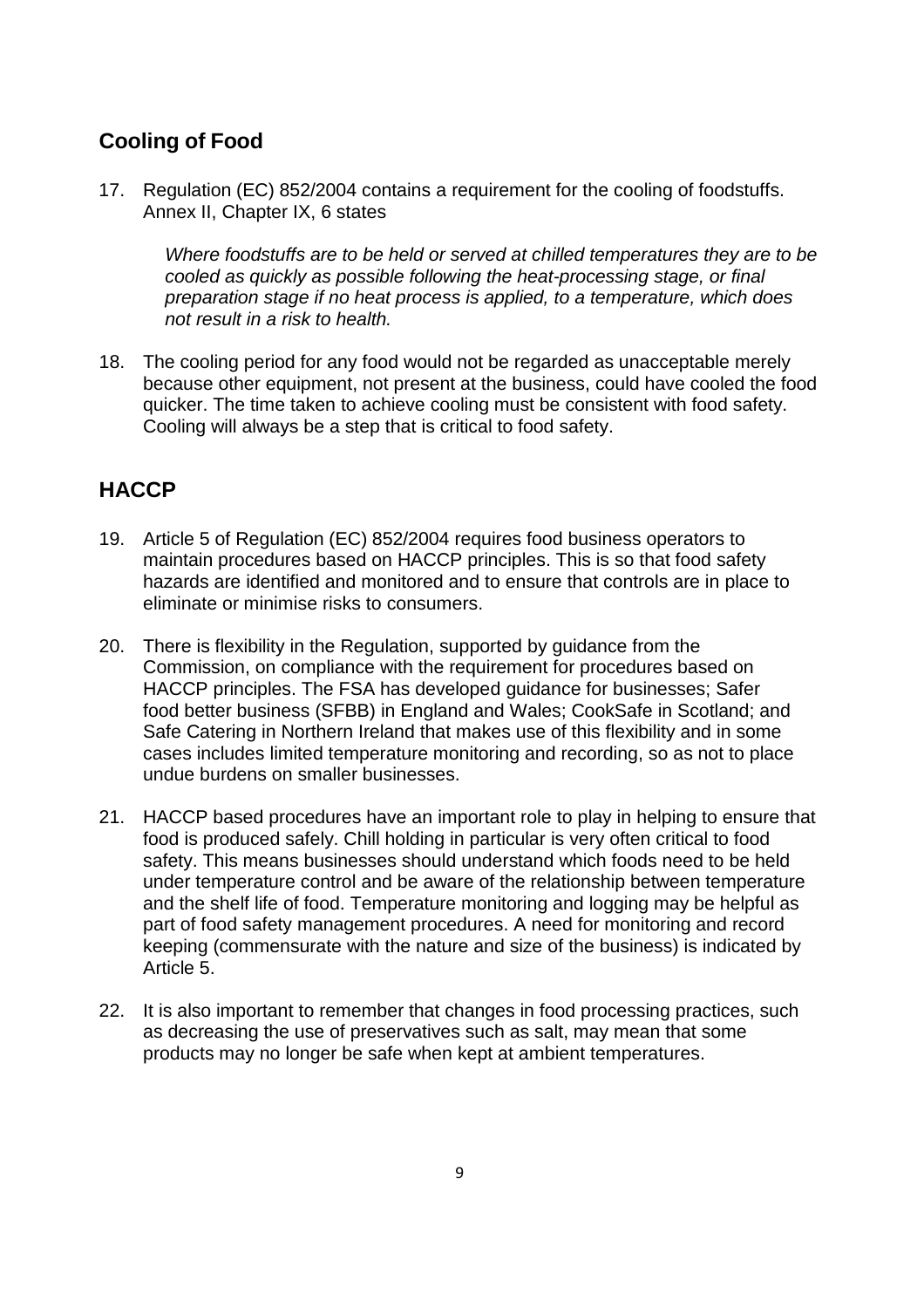# <span id="page-9-0"></span>**Product-Specific Food Hygiene Regulations**

23. Annex III of Regulation (EC) 853/2004 contains product-specific hygiene requirements for certain foods of animal origin to be kept at prescribed temperatures, or for the manufacturer to prescribe a temperature. These generally do not apply to retail or catering, except where specified, or in business-tobusiness sales, subject to exemptions. Whilst the general requirement applies to all businesses, any applicable specific temperature control requirements within the product-specific Regulations would apply in addition to this. This may mean that a different approach to chill holding of some of the products mentioned in this guide will be required, for example, the requirement to chill raw meat in establishments subject to approval as cutting plants. Food business operators should refer to these Regulations for the specific temperature control requirements.

# <span id="page-9-1"></span>**National Requirements**

- 24. Schedule 4 (Temperature Control Requirements) of the Food Safety and Hygiene (England) Regulations 2013 in England and the 2006 Food Hygiene Regulations for Wales and Northern Ireland requires that in England, Wales and Northern Ireland, foods which are likely to support the growth of pathogenic microorganisms or the formation of toxins, be held at or below 8°C, or, at or above 63°C. The Schedule allows certain exemptions from the requirements (consistent with the need to ensure food safety) to take into account practical considerations relating, for example, to processing or handling.
- 25. Schedule 4 (Temperature Control Requirements) of the 2006 Food Hygiene Regulations for Scotland applies to food that is being kept for commercial operations and allows specific exemptions from the regulations. The general obligation to avoid keeping foods at temperatures, which would result in a risk to health, applies in Scotland as in the rest of the UK. Similarly, the types of food described as '*foods subject to temperature control*' are the same throughout the UK (see paragraph 9). However, the details of temperature control measures in Scotland do differ significantly from those applying elsewhere in the UK; primarily that no exact chill temperature is given; that food reheated must reach a temperature of 82 °C; and that there are no specified tolerance periods for either the chill or hot holding of food.
- 26. Schedule 4 does not apply to any food business operation that requires approval under Regulation (EC) 853/2004. In addition, they specifically do not apply to ships and aircraft, which should comply with the General Requirement rather than those in the Schedule. The only exception is for permanently moored ships that contain a food business, to which the Schedule does apply.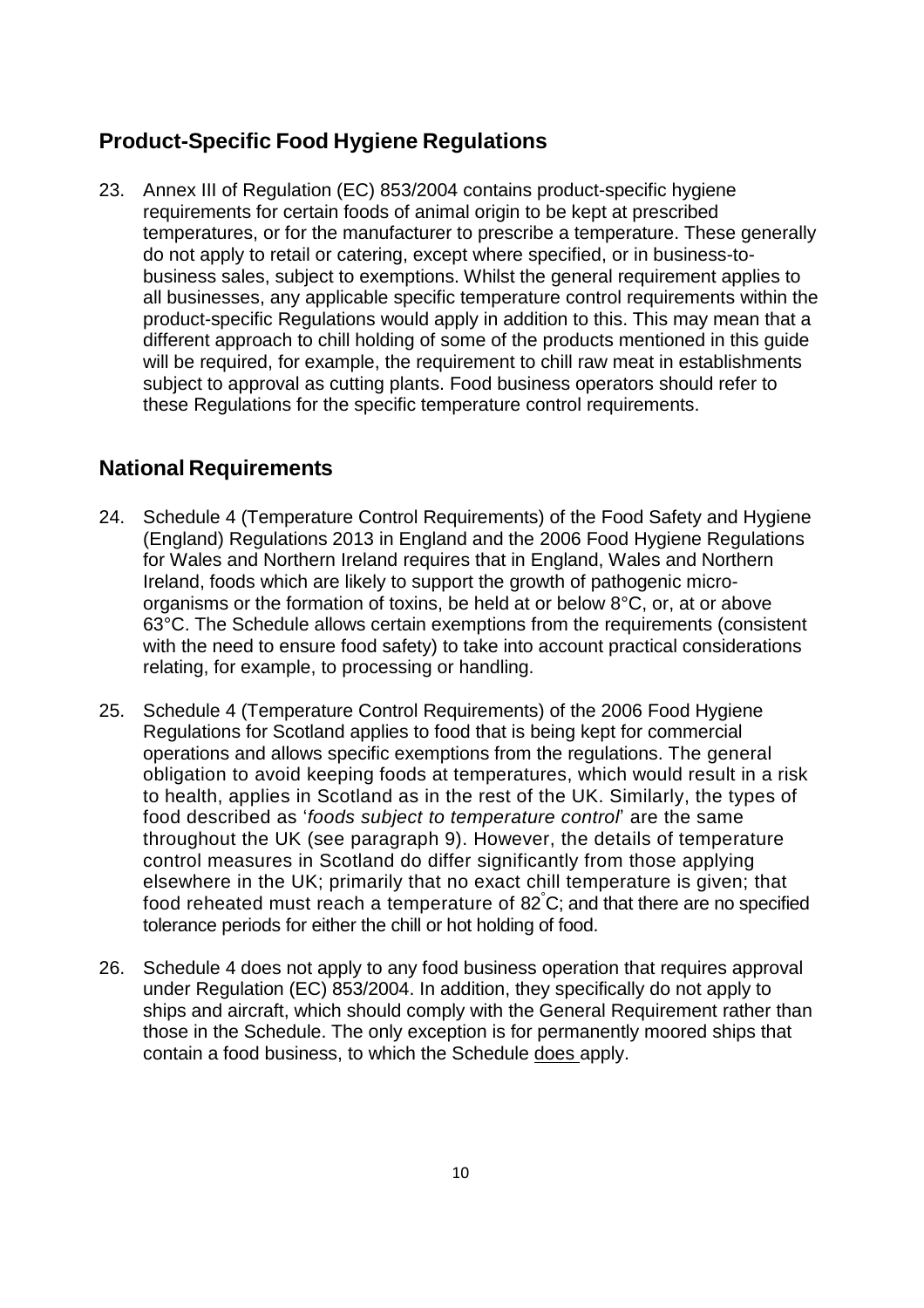# <span id="page-10-0"></span>**Chill Holding**

# **England, Wales and Northern Ireland**

## <span id="page-10-1"></span>*Chill Holding Requirements*

- 27. Food that is likely to support the growth of pathogenic micro-organisms or the formation of toxins must be kept at a temperature of 8°C or below. Paragraph 9 gives some examples of various food types, which, under normal conditions of storage and use and in the absence of adequate preserving factors, should be kept under temperature control to help secure food safety. Schedule 4 does however contain a number of specific exemptions, which are described in paragraphs 32-34. The requirement is for the temperature of the food, not the surrounding air.
- 28. The requirement applies to foods, including raw materials and ingredients, at all stages of preparation, processing, transport, storage and display for sale within the manufacture, retail and catering sectors.
- 29. Foods that are not likely to support the growth of pathogenic micro-organisms or the formation of toxins are not covered by the requirement. There may be other reasons to keep such foods cool, for example yoghurts with a pH below 4.5, hard cheeses and butter may be held under chilled conditions for *quality*, rather than for safety reasons.
- 30. In any legal proceedings where food had not been kept at or below 8°C, the burden of proof would be on the enforcement authority to demonstrate that a food is likely to support the growth of pathogenic micro-organisms or the formation of toxins.
- 31. The requirement does not apply to cooked or reheated foods to be sold hot, which should be kept at or above 63°C.

## <span id="page-10-2"></span>*Exemptions from Chill Holding Requirements*

32. Schedule 4 provides exemptions from the chill holding requirement in defined circumstances for some foods even though they are inherently likely to support the growth of pathogenic micro-organisms or the formation of toxins. The exemptions recognise that a limited period outside chill holding would not have adverse consequences for human health and that there is a link between time and temperature in the growth of micro-organisms. It also exempts raw foods that are intended to be processed, e.g. by cooking.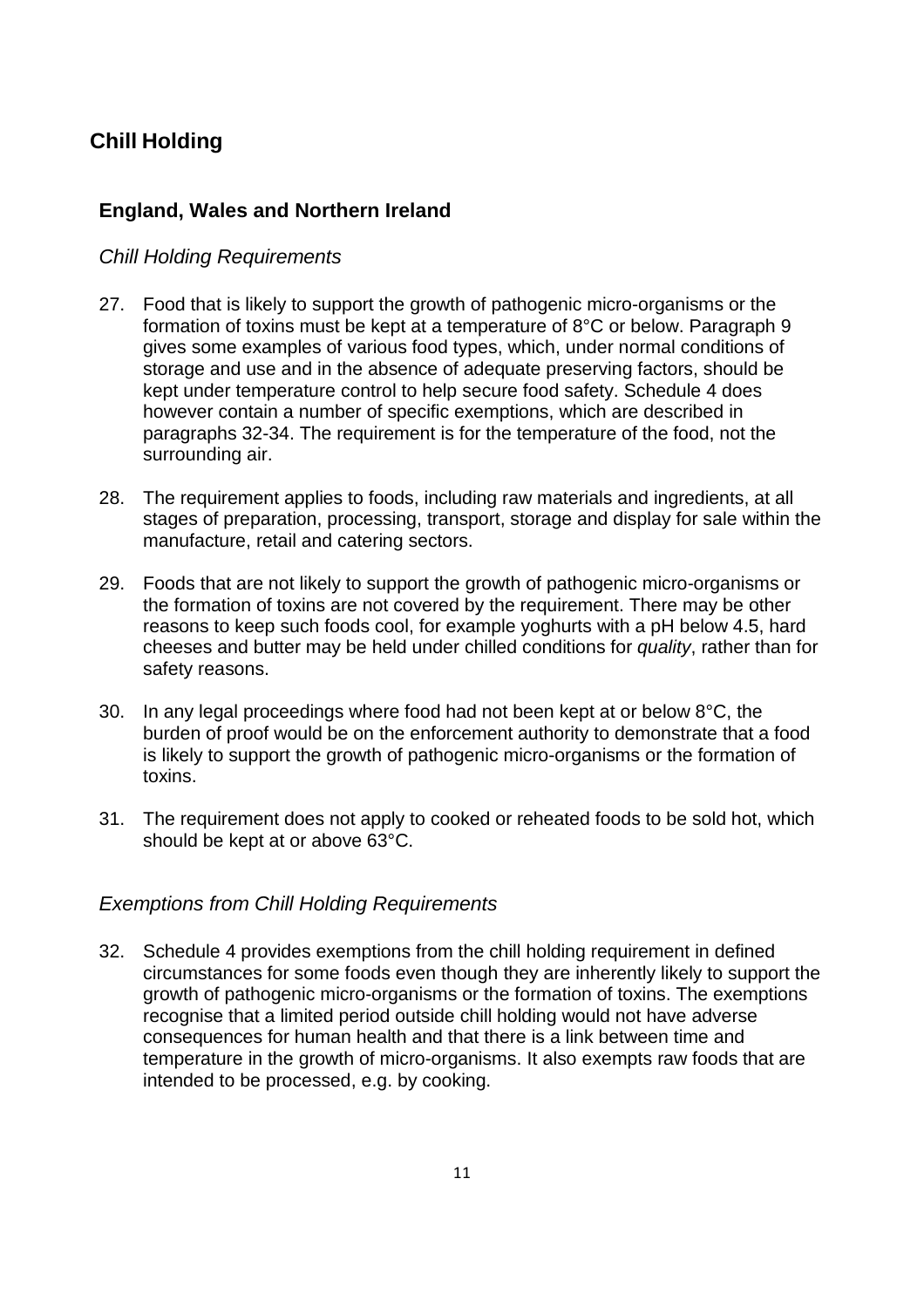- 33. In any legal proceedings, the enforcement authority would be required to prove beyond reasonable doubt that there has been a contravention of Schedule 4 of the national requirements, having taken into account the exemptions listed as appropriate.
- 34. The exemptions are:
	- *i. Food, which, for the duration of its shelf life, may be kept at ambient temperatures with no risk to health.*

The inherent properties of the product or the way in which it has been treated or packed may be important in securing the stability of the product. Examples include certain pickles or jams, which may be safely kept at ambient temperatures, provided that their packaging remains intact and they are within their shelf life. Some cured or smoked products, such as air-dried, cured hams with low water activity, may be safely kept at ambient temperatures under defined conditions and within their shelf life.

Other foods are normally sold to consumers with a short shelf life, as the quality of the product is not acceptable at a later stage. This would include certain bakery products and sandwiches (although not those containing cooked products described in paragraph 9b), which are sold within a short period of being produced or prepared. Bakery products would include, for example; uncut baked egg and milk pastry products, e.g. custard tarts; or cooked pies and pasties that are completely encased in pastry to which nothing has been added after baking.

Under these circumstances, all of these products can be safely sold to consumers without any need for chill holding, even though they are not ambient shelf stable. Other examples might include certain types of cake and products that have already undergone a treatment, such as pasteurised milk (including both shop bought and doorstep deliveries).

*ii. Food, which is being or has been subjected to a process such as dehydration or canning, intended to prevent the growth of pathogenic micro-organisms at ambient temperatures.*

Once foods that may support the growth of pathogenic micro-organisms or the formation of toxins are processed (such as dehydration or canning) they may be ambient stable until they are re-hydrated or the seal of the packaging is broken. For example, re-hydrated pasta would be likely to support the growth of micro-organisms or toxin formation. Rehydrated pasta would therefore normally require temperature control.

*iii. Food, which must be ripened or matured at ambient temperatures, but not when the process of ripening or maturation is completed.*

This exemption is intended to allow foods such as soft or mould-ripened cheeses to ripen at ambient temperatures. The exemption applies *only* where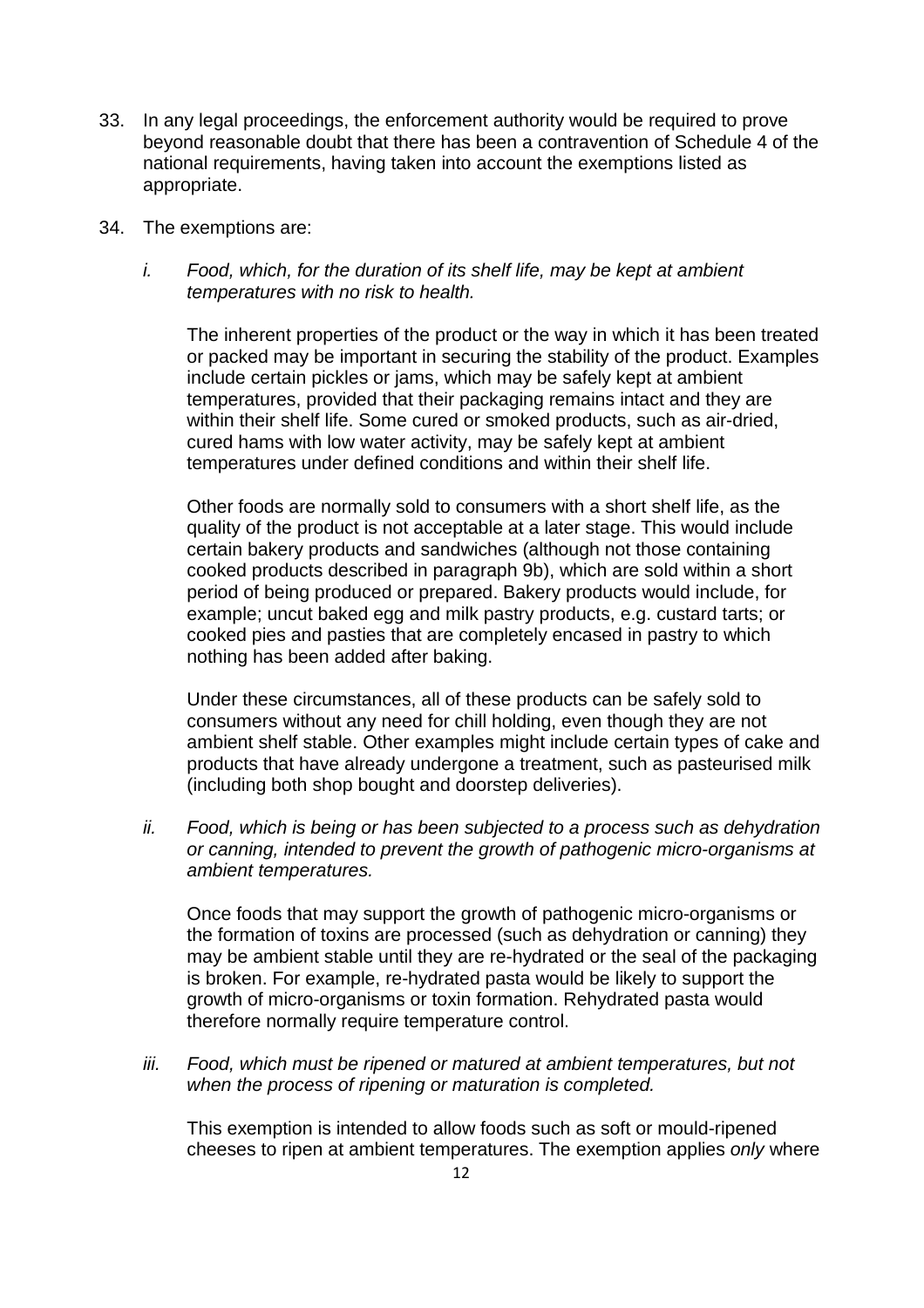the ripening cannot take place at or below 8°C or a recommended higher temperature - see paragraphs 35-41 for further explanation.

The exemption would not normally apply to soft or mould-ripened cheeses, which are on retail display. Although the ripening process may not have stopped, the primary ripening which secures the quality of the product would be expected to have taken place at an earlier stage in manufacture.

*iv. Raw food intended for further processing (including cooking) before human consumption, but only if that processing, if undertaken correctly, will render that food fit for human consumption.*

Some foods may support the growth of pathogenic micro-organisms or the formation of toxins but adverse consequences for human health, for products such as raw meat, can be prevented by thorough cooking or other heat treatment before consumption. Fresh meat and fish would fall into this category. However, fresh meat or fish intended to be eaten raw, for example as steak tartare, carpaccio or sushi, would not be exempt from the 8°C requirement.

*v. Any food, which is being sent as part of a mail-order transaction to a consumer.*

Although such foods are exempt from the 8°C control they are subject to the general requirement that the product must not be supplied by the mail-order business at a temperature that might result in a risk to health. For further information on mail-order transactions, see the *Food Industry Guide to Good Hygiene Practice: Mail Order Food*.

#### <span id="page-12-0"></span>*Upward Variation from the 8°C Maximum Chill Temperature*

- 35. This is relevant for the application of the legislation in England, Wales and Northern Ireland. It is not directly relevant to Scotland. This section aims to help anyone using the facility for certain food business operators to recommend holding temperatures higher than 8ºC. It helps them think through the steps to be considered in developing the necessary scientific assessment. It also provides guidance for food business operators holding foods at or below temperatures recommended by the food manufacturer, but where they are higher than 8°C.
- 36. A food business operator may offer a defence against failure to observe the requirement for foods to be kept at or below 8°C, by proving that:

*a. The food business manufacturing, preparing, or processing the food has recommended that it is kept:*

*i. at or below a specified temperature between 8°C and ambient temperatures, and*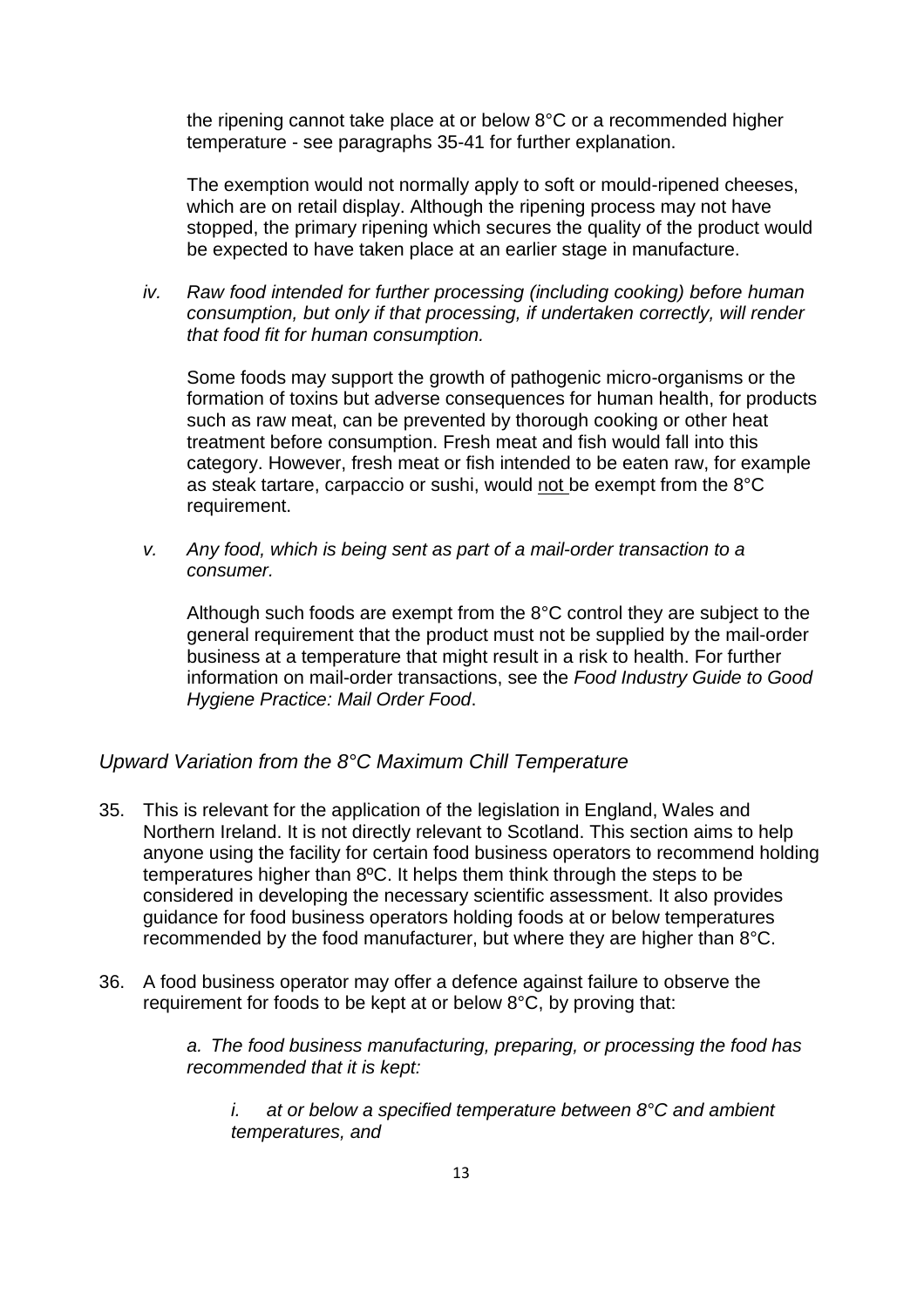*ii. for a period not exceeding a specified shelf life*

*b. That recommendation has, unless the accused is that food business, been communicated to the accused either by means of a label on the packaging of the food or by means of some other appropriate form of written instruction*

*c. The food was not kept by the accused at a temperature above the specified temperature and*

- d. *The specified shelf life has not been exceeded.*
- 37. A food business responsible for manufacturing, preparing or processing food shall not recommend that any food is kept

*- at or below a specified temperature between 8°C and ambient temperatures and*

*- for a period not exceeding a specified shelf life*

unless that recommendation is supported by a well–founded scientific assessment of the safety of the food at the specified temperature.

- 38. A microbiologically unsafe food is one that contains levels of pathogens or their toxins, which would be injurious to health when eaten. All foods must be held under conditions conducive to maintaining their safety. The scientific assessment must clearly demonstrate that the microbiological safety of the food will not be compromised by storage and handling at the higher temperature.
- 39. The recommended temperature will be between 8°C and the ambient temperature and will generally require some form of refrigeration if it is to be achieved over any extended period.
- 40. Schedule 4 allows food business operators manufacturing, preparing, or processing food to recommend a temperature higher than 8°C. The food business operator involved in the manufacture of the food should be best placed to know its microbiological and other safety characteristics, in the light of any processing it may have undergone. Food business operators cooking or preparing food, e.g. running a catering business, may also make the recommendation for a higher temperature. Such food business operators should check with the manufacturer first, where this is relevant, before deciding whether changes can be made without compromising food safety.
- 41. Food business operators who are only retailing and/or wholesaling may not themselves recommend a higher temperature. They may keep food at a temperature higher than 8°C, for a specified shelf life, where this is recommended by the manufacturer or processor. They can then rely on a defence, in any proceedings, that they had kept the food at or below the recommended temperature and, that the specified shelf life had not been exceeded. Food business operators seeking to use this defence must comply with all parts of the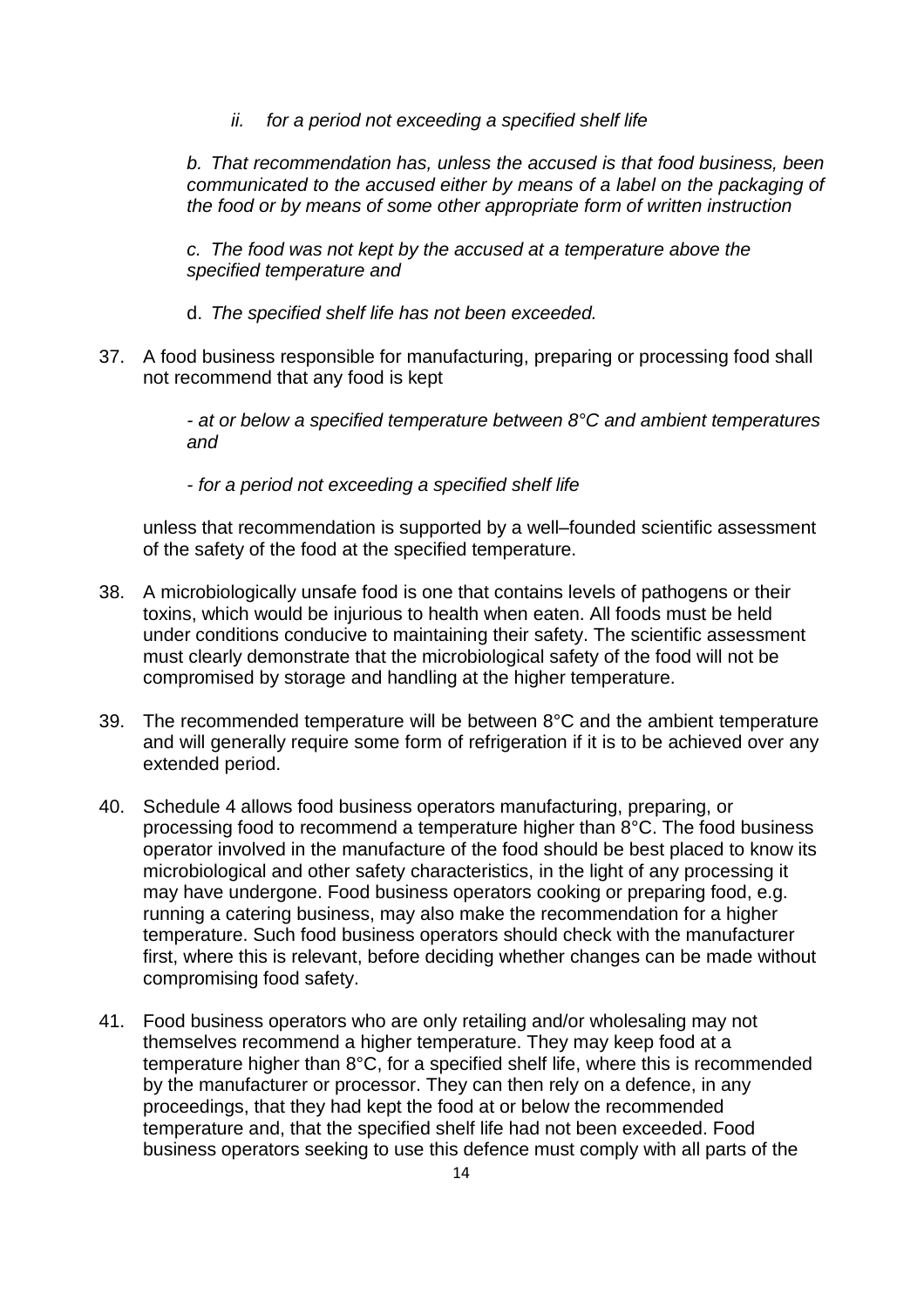provision to be able to use the defence. The burden of proof in any proceedings would be with the food business operator wishing to show that these defences can be used.

## <span id="page-14-0"></span>*Chill Holding Tolerance Period*

#### **4-hour exemption**

- 42. A food business operator may offer a defence against failure to observe the requirement for foods to be kept at or below 8°C by proving that the food:
	- *was for service or on display for sale*

- *had not previously been kept for service or display for sale outside temperature control, or, above a recommended temperature (as described in paragraphs 35-41) and*

- *had been kept for service or on display for sale for a period of less than four hours.*
- 43. This tolerance would allow, for example, for display outside chill holding in catering premises in respect of self-service food, buffets, cheese boards and in retail premises for service and display.
- 44. The exemption only permits a single period outside temperature control. Foods displayed outside chill holding under this tolerance should subsequently be placed under chill holding until they are served, sold, or discarded. Alternatively, they should be discarded immediately after the tolerance period.
- 45. The defence applies to foods that are 'for service or on display for sale'. These terms are not defined by the regulations, but the intention is that they are synonymous with a period outside any form of temperature control.
- 46. The requirements of Article 5 of Regulation 852/2004, relating to putting in place HACCP based procedures, mean that any hazards associated with the display and service of foods outside the specific temperature control requirements must still be controlled.

#### **Exemption for practicalities**

47. A defence against failure to observe the requirement for foods to be kept at or below 8°C may also be offered by proving that the food was kept for a limited period only, that was consistent with food safety, outside temperature control or above a recommended higher temperature, and

> *- the food was being loaded or unloaded from a vehicle for transfer to or from a food premises or*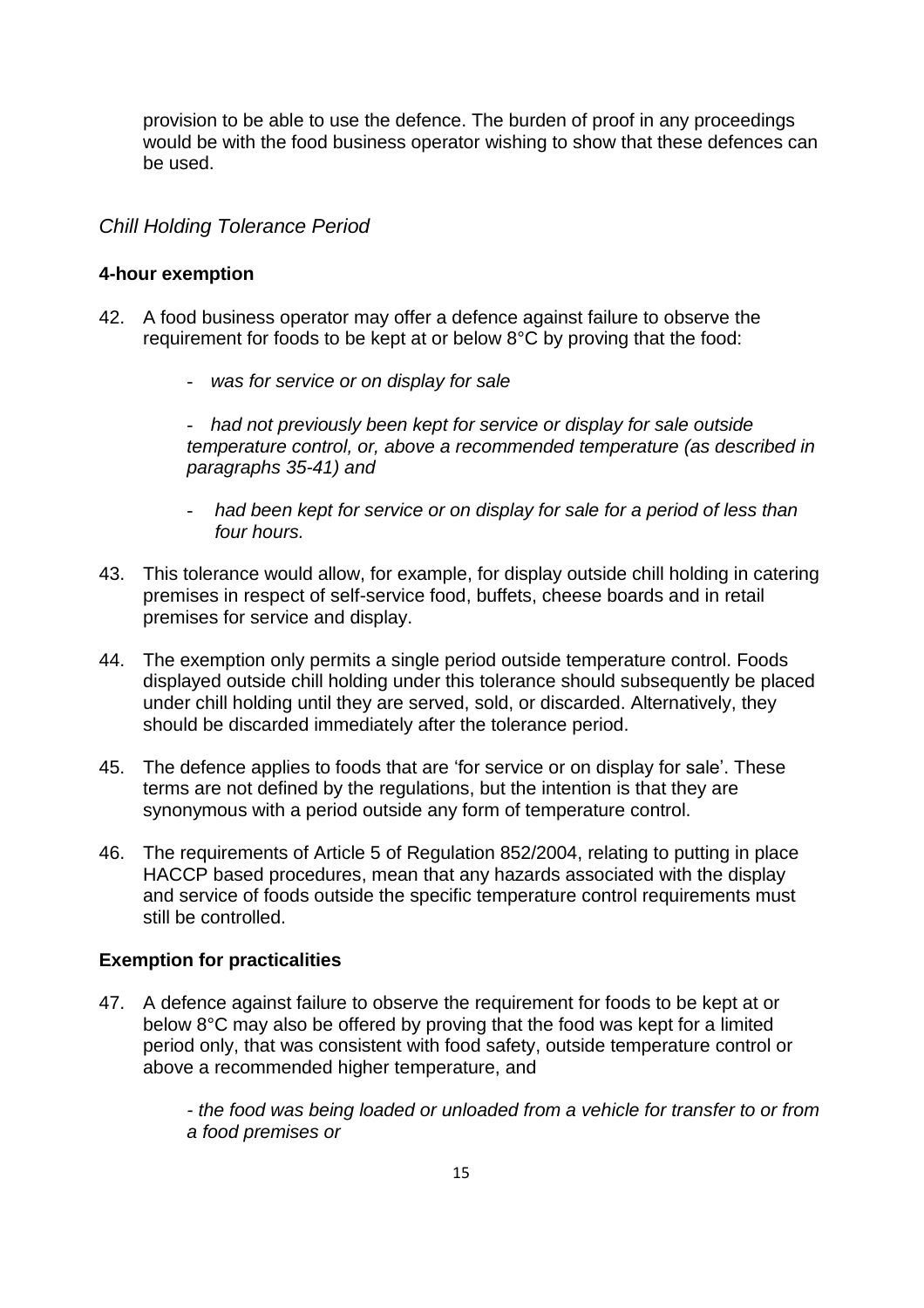*- there were unavoidable reasons, such as to accommodate the practicalities of handling during and after processing or preparation; defrosting of equipment; or temporary breakdown of equipment.*

- 48. The "limited periods" and permitted rises in food temperature for these purposes are not specified in Schedule 4, but must be consistent with food safety. In normal circumstances, a single limited period of up to two hours outside temperature control is unlikely to be questioned. For longer periods, some justification and a hazard analysis based on the HACCP principles may be expected.
- 49. As with other defence provisions, the burden of proof rests with the food business operator to show that these defences can be used.

## <span id="page-15-0"></span>**Scotland**

#### <span id="page-15-1"></span>*Chill Holding Requirements*

- 50. Any person in respect of any commercial operation or food premises who keeps food outwith a refrigerator, a refrigerated chamber or a cool ventilated place is guilty of an offence unless the food is held at over 63ºC. Food that is being held above 63ºC is covered by the hot holding requirements and more details on these requirements are outlined in paragraph 60.
- 51. As there is no specific temperature mentioned for the chilling of foods that are likely to support bacterial growth it is recommended that if the food storage place chosen exceeds 8°C then the shelf life of the foodstuff may need to be reduced. Food should be kept at ambient temperature for the shortest time possible.
- 52. Schedule 4 does however contain a number of specific exemptions for chill holding as outlined below.

#### *Exemptions from Chill Holding in Scotland*

- 53. Schedule 4 recognises that some variation from usual temperature control is necessary to accommodate aspects such as handling and preparation, these exemptions are;
	- i. *Food which is undergoing preparation for sale*

The practicalities of food preparation allow for food to be outwith a refrigerator, a refrigerated chamber or a cool ventilated place as long as it being prepared for sale.

ii. *Food which is exposed for sale or has been sold to a consumer whether for immediate consumption or otherwise.*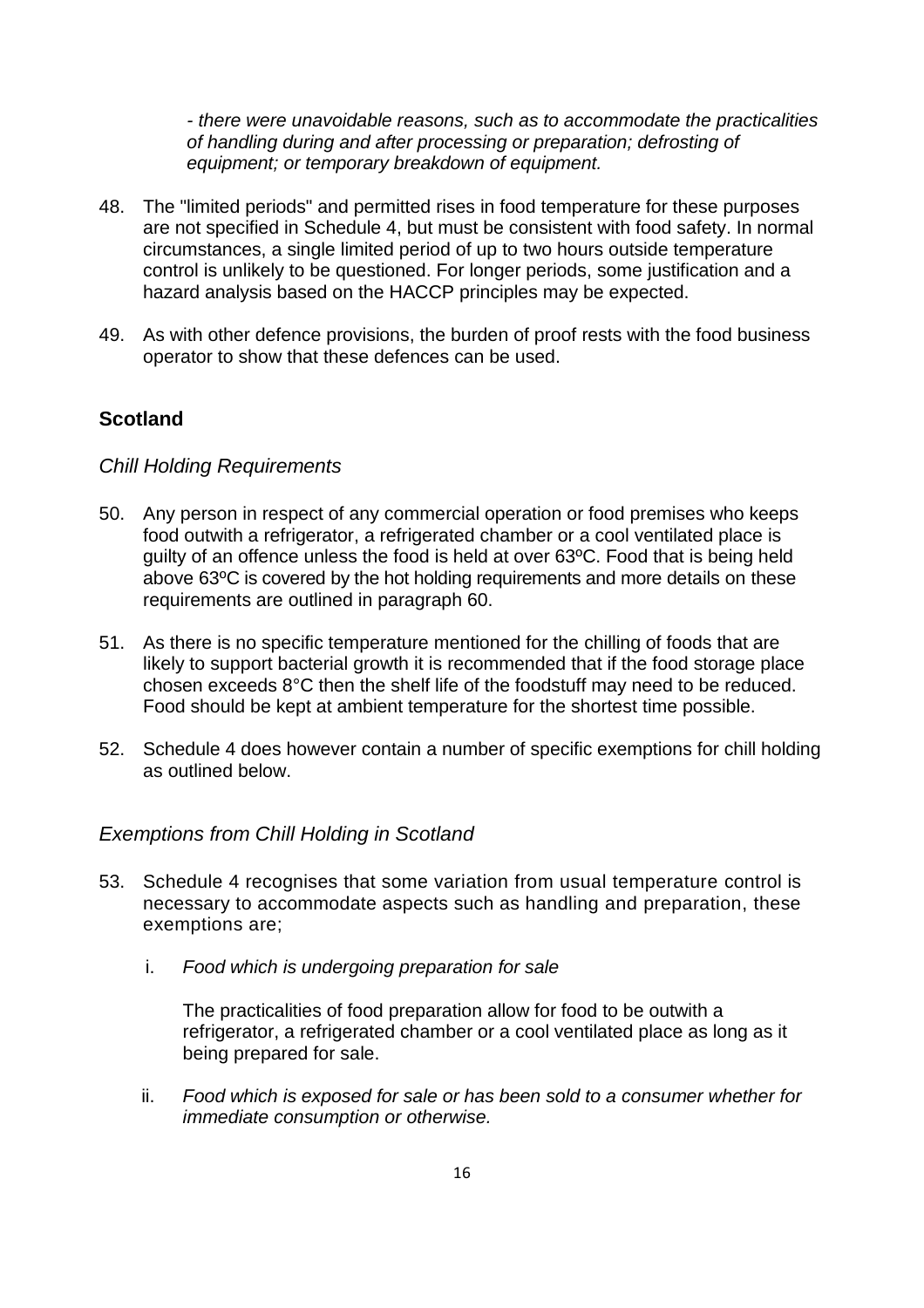The requirement to keep food cool does not apply to food that has been sold or that is exposed for the purpose of sale.

iii. *Food which, in order that it may be conveniently available for sale on the premises to consumers, it is reasonable to keep otherwise than in a refrigerator or refrigerating chamber or in a cool ventilated place*

The requirement to keep food cool does not apply to a product kept for sale where it is not reasonably practicable to keep cool.

*iv. Food which for the duration of its shelf life may be kept at ambient temperatures with no risk to health*

The inherent properties of the product or the way in which it has been treated or packed may be important in securing the stability of the product. Examples include certain pickles or jams, which may be safely kept at ambient temperatures, provided that their packaging remains intact and they are within their shelf life. Some cured or smoked products, such as air-dried, cured hams with low water activity, may be safely kept at ambient temperatures under defined conditions and within their shelf life.

# <span id="page-16-0"></span>**Hot Holding**

## **England, Wales and Northern Ireland**

#### <span id="page-16-1"></span>*Hot Holding Requirements*

- 54. Food which is for service or on display for sale, that has been cooked or reheated and needs to be kept hot to control the growth of pathogenic micro-organisms or the formation of toxins must be kept at a temperature at or above 63°C. The foods this would apply to are broadly similar in nature to the food types described in paragraph 9.
- 55. Similar considerations apply as for scientific assessments of the safety of foods at chill temperatures, e.g. on the use of competent and expert advice, the use of generic recommendations and the nature of the scientific assessment. However, unlike the chill temperature variation provisions, there is no requirement for written instructions.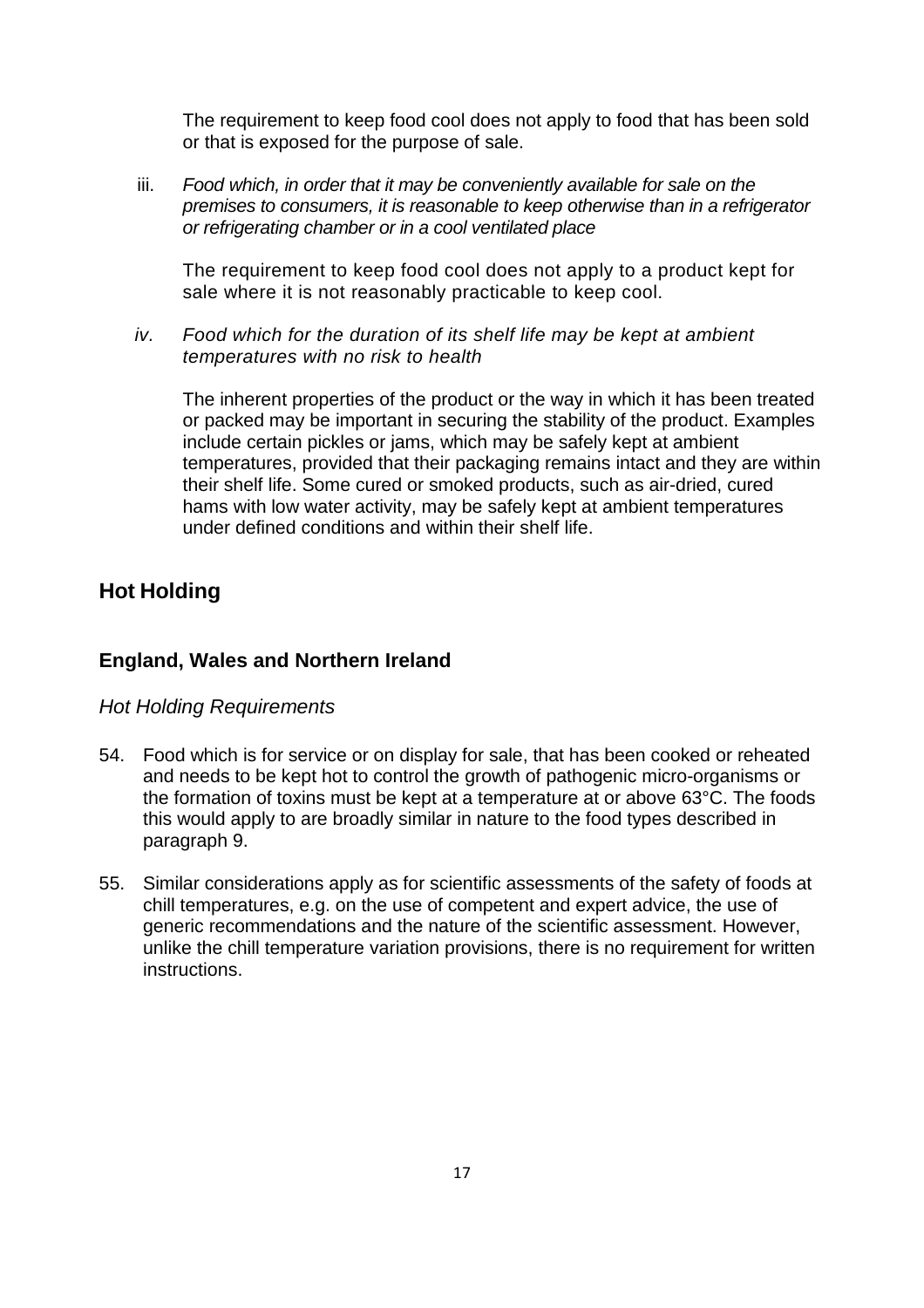<span id="page-17-0"></span>*Downward Variation from the 63°C Minimum Hot Holding Temperature*

56. A food business operator may offer a defence against failure to observe this requirement by proving that

> - *a well founded scientific assessment of the safety of the food at temperatures below 63°C has concluded that the food can be kept safely at that temperature for a specified period and*

- *the food was held in a manner that was justified in the light of the scientific assessment*

Further information on what constitutes a scientific assessment can be found in paragraphs 67-80.

#### <span id="page-17-1"></span>*Hot Holding Tolerance Period*

57. A food business operator may offer a defence against failure to observe the requirement to keep foods at or above 63°C by proving that the food:

> *- had been kept for service or on display for sale for a single period of less that 2 hours.*

- 58. This tolerance would also apply to a recommended temperature for hot holding lower than 63°C. At the end of the period of up to 2 hours, the food should be as quickly as possible cooled to a temperature of 8°C or below or discarded.
- 59. As with other defence provisions, the burden of proof rests with the food business operator to show that these defences can be used.

## <span id="page-17-2"></span>**Scotland**

#### <span id="page-17-3"></span>*Hot Holding Requirements*

60. Food that is being kept for commercial operations, which is for service or on display for sale and has been cooked or reheated must be kept at a temperature above 63°C. Any person who keeps food otherwise than at a temperature above 63°C is guilty of an offence unless it is kept in a refrigerator, a refrigerated chamber or a cool ventilated place. More details on chill holding requirements are outlined in paragraphs 50-52. Schedule 4 does however contain a number of specific exemptions for hot holding requirements as outlined below.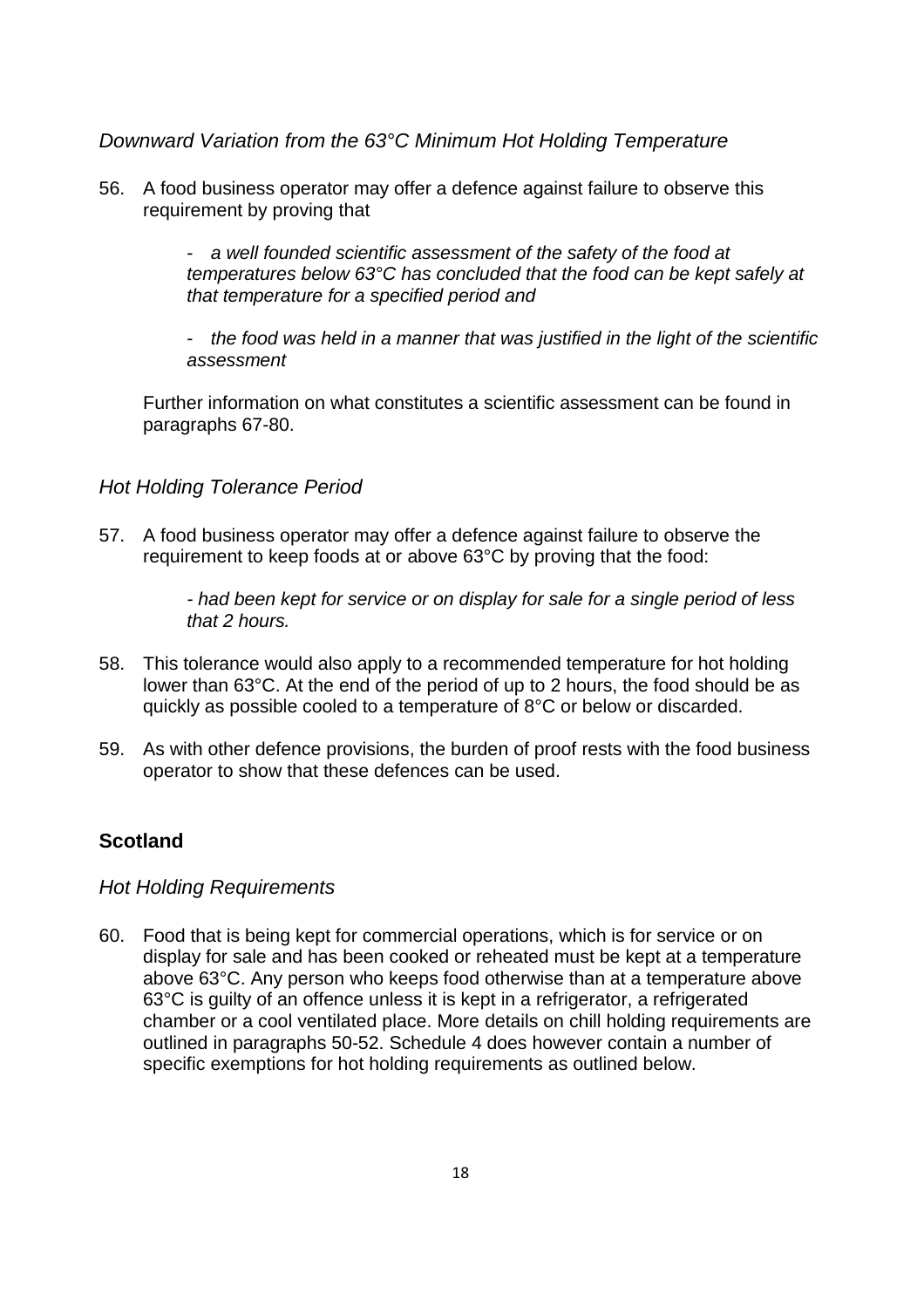#### <span id="page-18-0"></span>*Exemptions from hot holding requirements*

- 61. Schedule 4 recognises that some variation from usual temperature control is necessary to accommodate aspects such as handling and preparation, these exemptions are;
	- i. *Food which is undergoing preparation for sale*

The practicalities of food preparation allow for food to be at a temperature below 63ºC as long as it being prepared for sale.

ii. *Food which is exposed for sale or has been sold to a consumer whether for immediate consumption or otherwise.*

The requirement to keep food above 63ºC does not apply to food that has been sold or that is exposed for the purpose of sale.

iii. *Food which immediately following any process of cooking to which it is subjected or the final processing stage if no cooking process is applied is being cooled under hygienic conditions as quickly as possible to a temperature which would not result in a risk to health.*

Food, which has been heat processed or prepared is not to be treated as in breach of Schedule 4 if it is immediately after processing or preparation being cooled as quickly as possible to a 'safe' temperature.

iv. *Food, which, in order that it may be conveniently available for sale on the premises to consumers, it is reasonable to keep otherwise than above 63º*C*.*

The requirement to keep food cool does not apply to a product kept for sale where it is not reasonably practicable to keep above 63ºC.

*v. Food which for the duration of its shelf life may be kept at ambient temperatures with no risk to health*

The inherent properties of the product or the way in which it has been treated or packed may be important in securing the stability of the product. Examples include certain pickles or jams, which may be safely kept at ambient temperatures, provided that their packaging remains intact and they are within their shelf life. Some cured or smoked products, such as air-dried, cured hams with low water activity, may be safely kept at ambient temperatures under defined conditions and within their shelf life.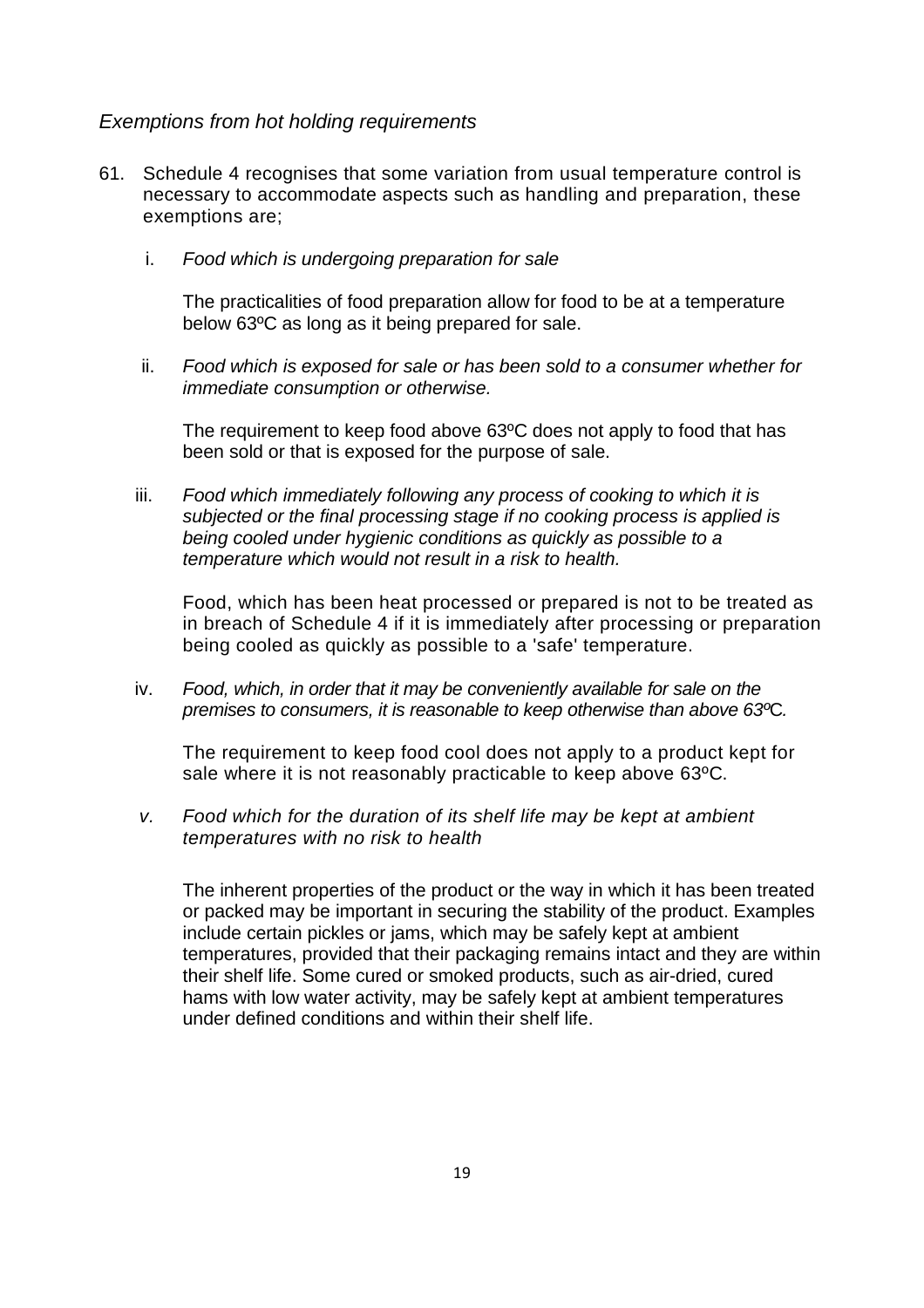## <span id="page-19-0"></span>*Reheating of Foods*

62. In Scotland, reheated foods must be raised to a temperature of not less than 82ºC; any person who does not is guilty of an offence.

> *Food which in the course of a commercial operation has been heated and which is thereafter reheated before being served for immediate consumption or exposed for sale shall, on being reheated, be raised to a temperature of not less than 82ºC.*

- 63. Foods, which are cooked on the premises, must be reheated to a temperature of not less than 82ºC before being displayed or served. There is no equivalent requirement in the rest of the U.K.
- 64. Once food exceeds 82ºC, it may then be kept at over 63ºC. The whole of this food must reach 82ºC and care must be taken that the temperature and time of heating are sufficient to do this.
- 65. There is however an exemption from this requirement on the basis that the quality of the food would be adversely affected.

*It shall be a defence for the accused to prove that the food could not have been raised to a temperature of not less than 82ºC without a deterioration of its qualities.*

66. The 82ºC re-heating temperature need not be achieved if to do so would cause the food to deteriorate, including deterioration of the quality of the food.

# **Scientific Assessment Supporting a Recommended Temperature Variation**

- 67. This section is not directly relevant to Scotland. A scientific assessment should include the microbiological examination of a food under controlled conditions that represent expected real life conditions. A suitably qualified scientist should undertake the assessment. The report of the assessment will require an evaluation by that scientist of the effects of time and temperature of storage (including distribution and retail display) on the safety of the food as it will be consumed. The use of a theoretically based modelling approach, e.g. ComBase, may be helpful in defining the safety factors but is not considered in itself to provide a sufficient assurance of food safety.
- 68. It is common practice within businesses manufacturing foods to use a range of sources of raw material to allow for factors such as cost, availability, seasonal variation and quality to make the manufacturing process more cost effective. In some instances, the raw material may vary on a day-to-day basis. The justification for the use of a higher temperature than 8°C must take into consideration the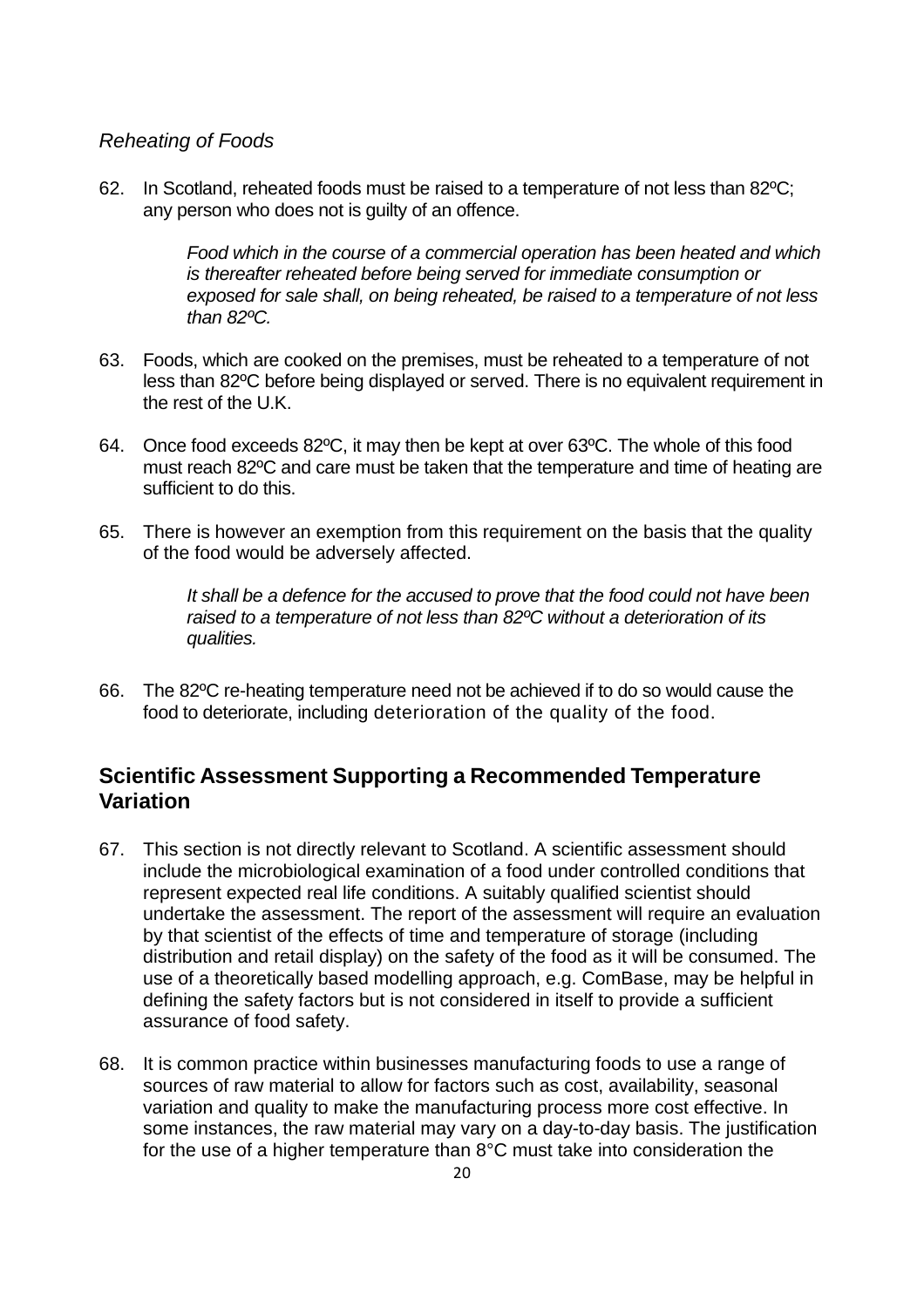effects of raw material variation on the microbiological status of the food so that the effects on safety can be fully evaluated.

- 69. The scientific justification must be fully developed for each product or group of products for which a specific controlling factor has been established. That justification will need to be reviewed in the light of changes to any process (e.g. preparation of ingredients, cooking etc.), ingredients, product characteristics or the product life.
- 70. It is not possible, within this guidance, to list all the parameters that must be considered in a scientific assessment. The parameters will depend on the type of ingredients and processing involved the nature of the food itself, its packaging and the intended end-use by the consumer. In most cases due consideration will need to be given to:
	- **•** pH
	- **•** type of acidulants
	- **•** water activity
	- **•** type of solutes and
	- **•** the combined effects of preservative factors.

This is not an exhaustive list and each case must be given careful consideration.

## *The Specified Shelf-life*

- 71. The scientific assessment in support of the use of a higher temperature than 8°C must show how the safe product life has been established. It must also provide the necessary evidence that the product will not be microbiologically compromised if consumed within the use-by period, allowing for reasonable handling by the consumer following retail sale. Consideration must be given to limited periods of exposure to temperatures higher than the new prescribed control temperature, which may arise during loading and unloading of delivery vehicles or during defrosting periods of refrigeration equipment.
- 72. Shelf-life assessments may relate to quality as well as food safety. There are separate legal obligations relating to deterioration of the quality of food and the information that must be given about this to the consumer. The scientific assessment needed to justify a variation from the maximum temperature of 8°C must relate *only* to safety issues.
- 73. 'Shelf life' means the period up to and including the 'best before' or 'use by' date, as appropriate, where these are required to be given under Regulation (EU) 1169/2011 on the provision of food information to consumers.

[Regulation \(EU\) 1169/2011 of the European Parliament and of the Council of 25 October 2011](file:///C:/Users/DGraz/AppData/Local/Microsoft/Windows/Temporary%20Internet%20Files/Content.Outlook/3EDYM50K/Best%20before%20or%20use%20by%20date%20%201169%20-%202011.pdf) on the [provision of food information to consumers](file:///C:/Users/DGraz/AppData/Local/Microsoft/Windows/Temporary%20Internet%20Files/Content.Outlook/3EDYM50K/Best%20before%20or%20use%20by%20date%20%201169%20-%202011.pdf) and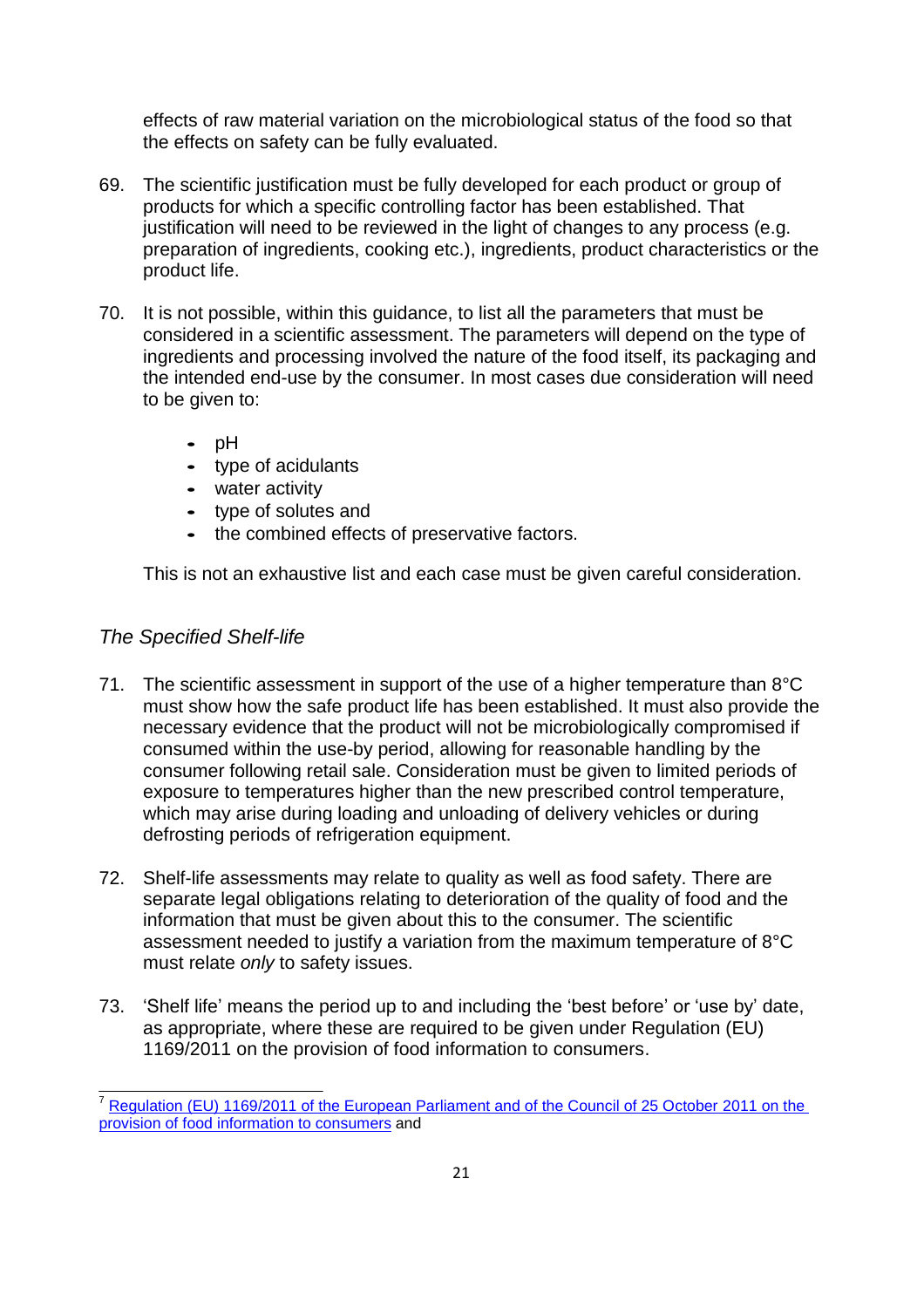#### *Generic Temperature Recommendations*

- 74. Generic recommendations may be made for variations of chill temperature. The scientific assessment must tightly define the foods in all aspects from raw materials to finished products. The handling and storage regimes must also be fully described and allow for the "worst case" scenario for the industry concerned. For example, a trade association recommended temperature for a fully defined product, based on a scientific assessment of fully defined preparation and handling practices and defined storage conditions that provide evidence of safety for that product.
- 75. It is most important that food business operators using such generic recommendations have access to the appropriate definitions of the product used for the scientific assessment. This is to enable them to use the facility for a higher temperature correctly and follow the handling and storage regimes that are consistent with those used in the original scientific assessment. A food business making use of a generic recommendation when putting a temperature on a food label is responsible for ensuring that this is consistent with food safety.
- 76. Generic recommendations may be included in National Guides to Good Practice for Hygiene and for the Application of HACCP Principles that have been recognised as complying with the Regulations. A scientific assessment justifying such a recommendation, where this is included in a recognised Guide, will normally be regarded as a sound scientific assessment.

#### *Communication of the variation of temperature*

- 77. Food business operators manufacturing, preparing or processing food are required to communicate the variation of temperature either by means of the food label, or by another appropriate form of written instruction. Without one of these forms of communication, the variation of temperature cannot be used by a food business operator other than one manufacturing, preparing or processing the food.
- 78. The two essential items of information to be communicated are the new maximum temperature and the specified shelf life. Food items, which are pre-packed, will also be covered by Regulation (EU) No 1169/2011, which requires most foods to indicate "Use-by" or "Best-before" date(s) on the food label. Where this is so, this information will be taken as the shelf life for temperature control purposes and should be calculated with this in mind. The new temperature must be stated clearly with an instruction to other food business operators in the food chain to store at or below this temperature. It is helpful to distinguish between recommendations made for food safety purposes and those made for quality reasons.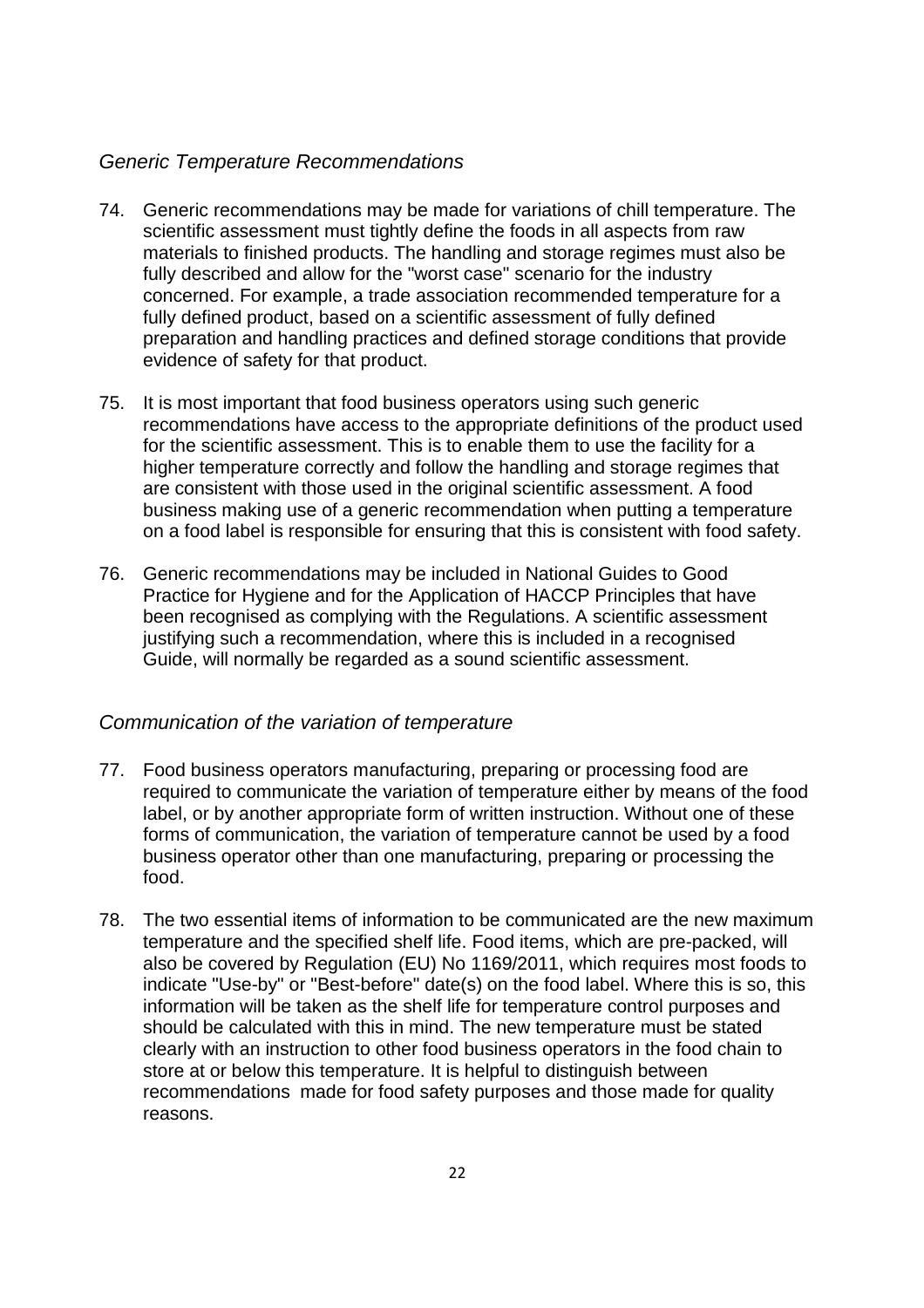79. The option of using the food label to communicate storage information will not apply in the case of unpackaged food. Written instructions must accompany each batch of food to which the variation applies. Most unpackaged food for which the variation of temperature might be employed would be expected to be short shelflife products, in many cases manufactured and sold on the same premises. Where foods are manufactured and sold on the same premises, use of a general written instruction on storage temperature and shelf life of a specified product would be good practice if the variation of temperature is to be employed, but it is not a requirement.

#### *Who can advise on scientific assessments?*

80. While large businesses may be able to undertake this type of scientific assessment in-house, it is unlikely that many small businesses would have the necessary technical competence to carry out such an exercise. In such cases, it will be necessary to seek outside advice and assistance, perhaps through a trade association. It is of the utmost importance that advice is sought from suitably qualified scientists or bodies employing such scientists who are in a position to provide sound, unbiased and practical help. Examples of bodies employing such people are public analysts, food examiners, food research associations and Public Health England.

## **Further Information**

81. For further information on the legal requirements or this guidance, please contact:

#### In England:

Food Hygiene Policy Food Standards agency Food Safety Policy 125 Kingsway London WC2B 6NH Email: [foodhygiene.policy@foodstandards.gsi.gov.uk](mailto:foodhygiene.policy@foodstandards.gsi.gov.uk)

In Scotland:

Lynn Robertson Food Standards Scotland Regulatory Policy Branch Pilgrim House Old Ford Road Aberdeen AB11 5RL

Telephone: 01224 285381 Email: [lynn.robertson@fss.scot](mailto:lynn.robertson@fss.scot)